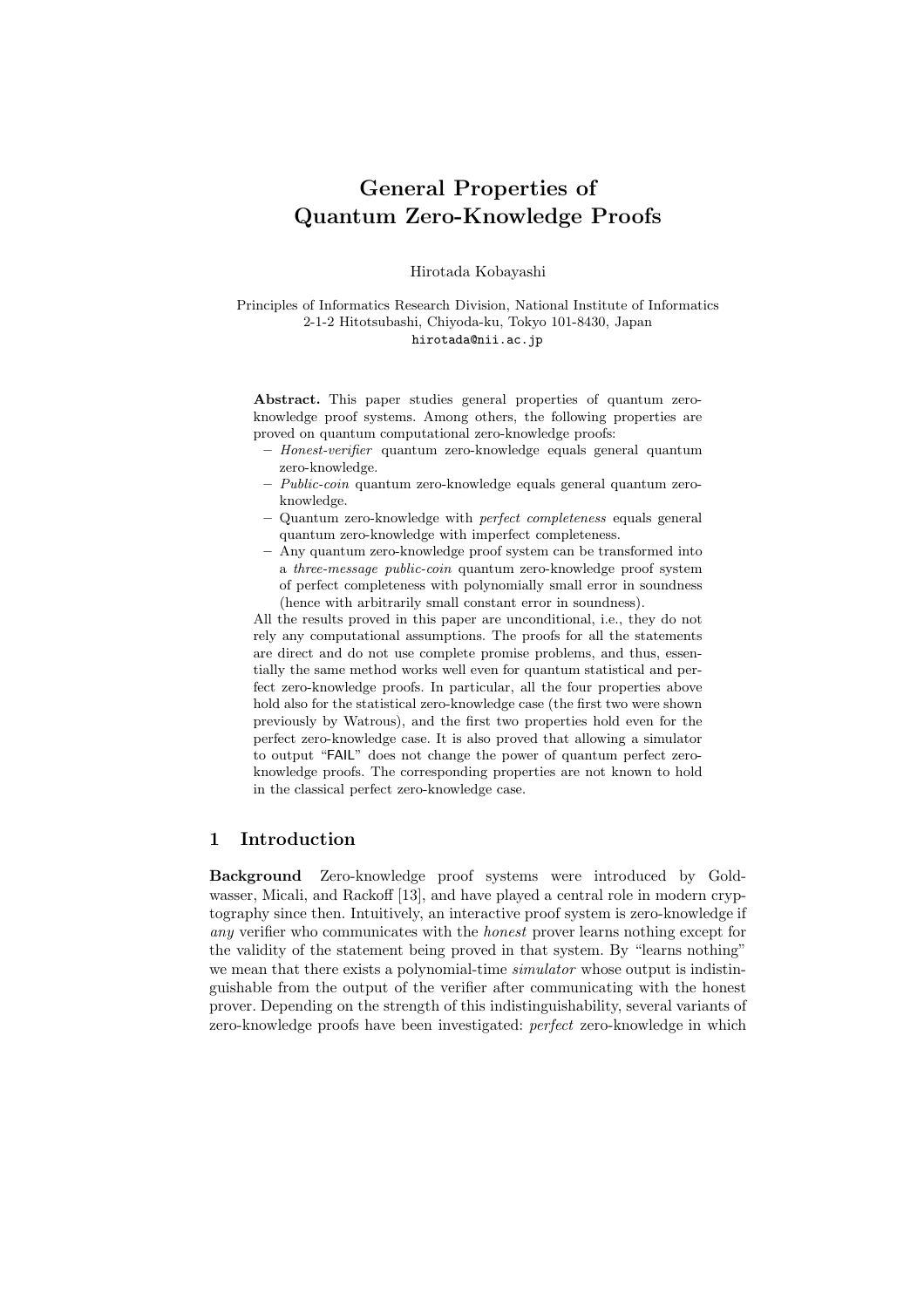the output of the simulator is identical to that of the verifier, statistical zeroknowledge in which the output of the simulator is statistically close to that of the verifier, and *computational* zero-knowledge in which the output of the simulator is indistinguishable from that of the verifier in polynomial time. The most striking result on zero-knowledge proofs would be that every problem in NP has a computational zero-knowledge proof system under certain intractability assumptions [10]. It is also known that some problems have perfect or statistical zero-knowledge proof systems. Among others, the Graph Isomorphism problem has a perfect zero-knowledge proof system [10], and some lattice problems have statistical zero-knowledge proof systems [9].

Another direction of studies on zero-knowledge proofs has been to prove their general properties. Sahai and Vadhan [22] were the first who took an approach of characterizing zero-knowledge proofs by complete promise problems. They showed that the STATISTICAL DIFFERENCE problem is complete for the class HVSZK of problems having honest-verifier statistical zero-knowledge proof systems. Here, the honest-verifier zero-knowledge is a weaker notion of zero-knowledge in which now zero-knowledge property holds only against the honest verifier who follows the specified protocol. Using this complete promise problem, they proved a number of general properties of HVSZK and simplified the proofs of several previously known results, including that HVSZK is in AM [6, 2], that HVSZK is closed under complement [21], and that any problem in HVSZK has a public-coin honest-verifier statistical zero-knowledge proof system [21]. Goldreich and Vadhan [12] presented another complete promise problem for HVSZK, called the Entropy Difference problem, and obtained further properties of HVSZK. Since Goldreich, Sahai, and Vadhan [11] proved that  $HVSZK = SZK$ , where SZK denotes the class of problems having statistical zero-knowledge proof systems, all the properties proved for HVSZK are inherited to SZK (except for those related to round complexity). More recently, Vadhan [24] gave two characterizations, the INDISTINGUISHABILITY characterization and the CONDITIONAL PSEUDO-ENTROPY characterization, for the class ZK of problems having computational zero-knowledge proof systems. These are not complete promise problems, but more or less analogous to complete promise problems and play essentially same roles as complete promise problems in his proofs. Using these characterizations, he proved a number of general properties of ZK unconditionally (i.e., not assuming any intractability assumptions), such as that honest-verifier computational zero-knowledge equals general computational zero-knowledge, that public-coin computational zero-knowledge equals general computational zero-knowledge, and that computational zero-knowledge with perfect completeness equals that with imperfect completeness.

Quantum zero-knowledge proofs were first studied by Watrous [25] in a restricted situation of honest-verifier quantum statistical zero-knowledge proofs. He gave an analogous characterization to the classical case due to Sahai and Vadhan [22] by showing that the QUANTUM STATE DISTINGUISHABILITY problem is complete for the class HVQSZK of problems having honest-verifier quantum statistical zero-knowledge proof systems. Using this, he proved a number of gen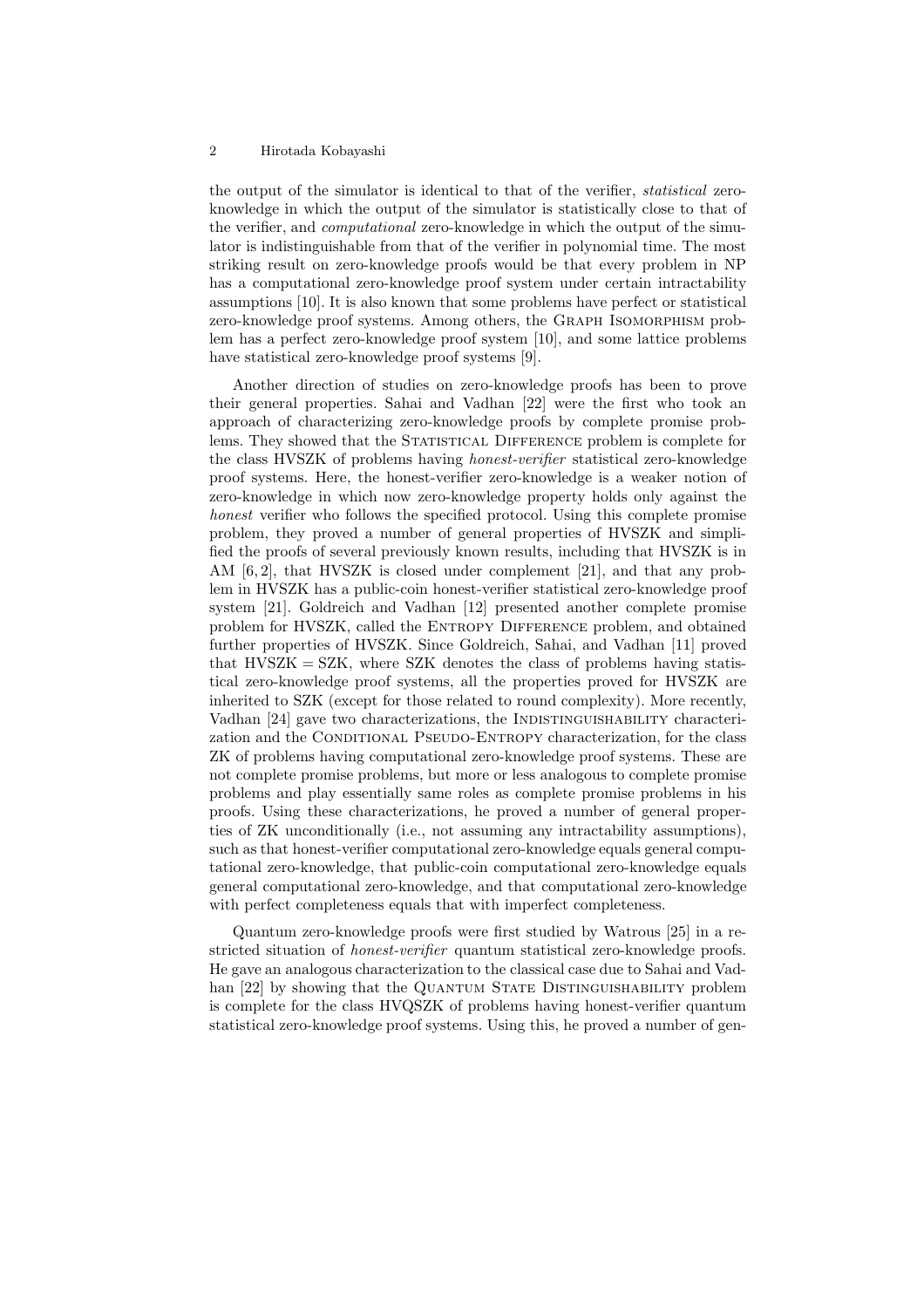eral properties of HVQSZK, such as that HVQSZK is closed under complement, that any problem in HVQSZK has a public-coin honest-verifier quantum statistical zero-knowledge proof system, and that HVQSZK is in PSPACE. Very recently, Ben-Aroya and Ta-Shma [3] presented another complete promise problem for HVQSZK, called the QUANTUM ENTROPY DIFFERENCE problem, which is a quantum analogue of the result by Goldreich and Vadhan [12]. It has been a wide open problem if there are nontrivial problems that have quantum zeroknowledge proofs secure even against any dishonest quantum verifiers, because of the difficulties arising from the "rewinding" technique [14], which is commonly used in classical zero-knowledge proofs. Damgård, Fehr, and Salvail [4] studied zero-knowledge proofs against dishonest quantum verifier, but they assumed the restricted setting of the common-reference-string model to avoid this rewinding problem. Very recently, Watrous [27] settled this affirmatively. He established a quantum "rewinding" technique by using a method that was originally developed in Ref. [19] for the purpose of amplifying the success probability of QMA, a quantum version of NP, without increasing quantum witness sizes. With this quantum rewinding technique, he proved that the classical proof system for the Graph Isomorphism problem in Ref. [10] has a perfect zero-knowledge property even against any dishonest quantum verifiers, and under some reasonable intractability assumption, the classical proof system for NP in Ref. [10] has a computational zero-knowledge property even against any dishonest quan $tum$  verifiers. He also proved that  $HVQSZK = QSZK$ , where  $QSZK$  denotes the class of problems having quantum statistical zero-knowledge proof systems. Together with his proof construction, this implies that all the properties proved for HVQSZK in Ref. [25] are inherited to QSZK (except for those related to round complexity), in particular, that any problem in QSZK has a public-coin quantum statistical zero-knowledge proof system.

Our contribution This paper proves a number of general properties on quantum zero-knowledge proofs, not restricted to the statistical zero-knowledge case. Specifically, for quantum computational zero-knowledge proofs, letting QZK and HVQZK denote the classes of problems having quantum computational zero-knowledge proof systems and *honest-verifier* quantum computational zeroknowledge proof systems, respectively, the following are proved among others:

Theorem 1.  $HVQZK = QZK$ .

**Theorem 2.** Any problem in  $QZK$  has a public-coin quantum computational zero-knowledge proof system.

Theorem 3. Any problem in QZK has a quantum computational zeroknowledge proof system of perfect completeness.

Theorem 4. Any problem in QZK has a three-message public-coin quantum computational zero-knowledge proof system of perfect completeness with soundness error at most  $\frac{1}{p}$  for any polynomially bounded function  $p: \mathbb{Z}^+ \to \mathbb{N}$ .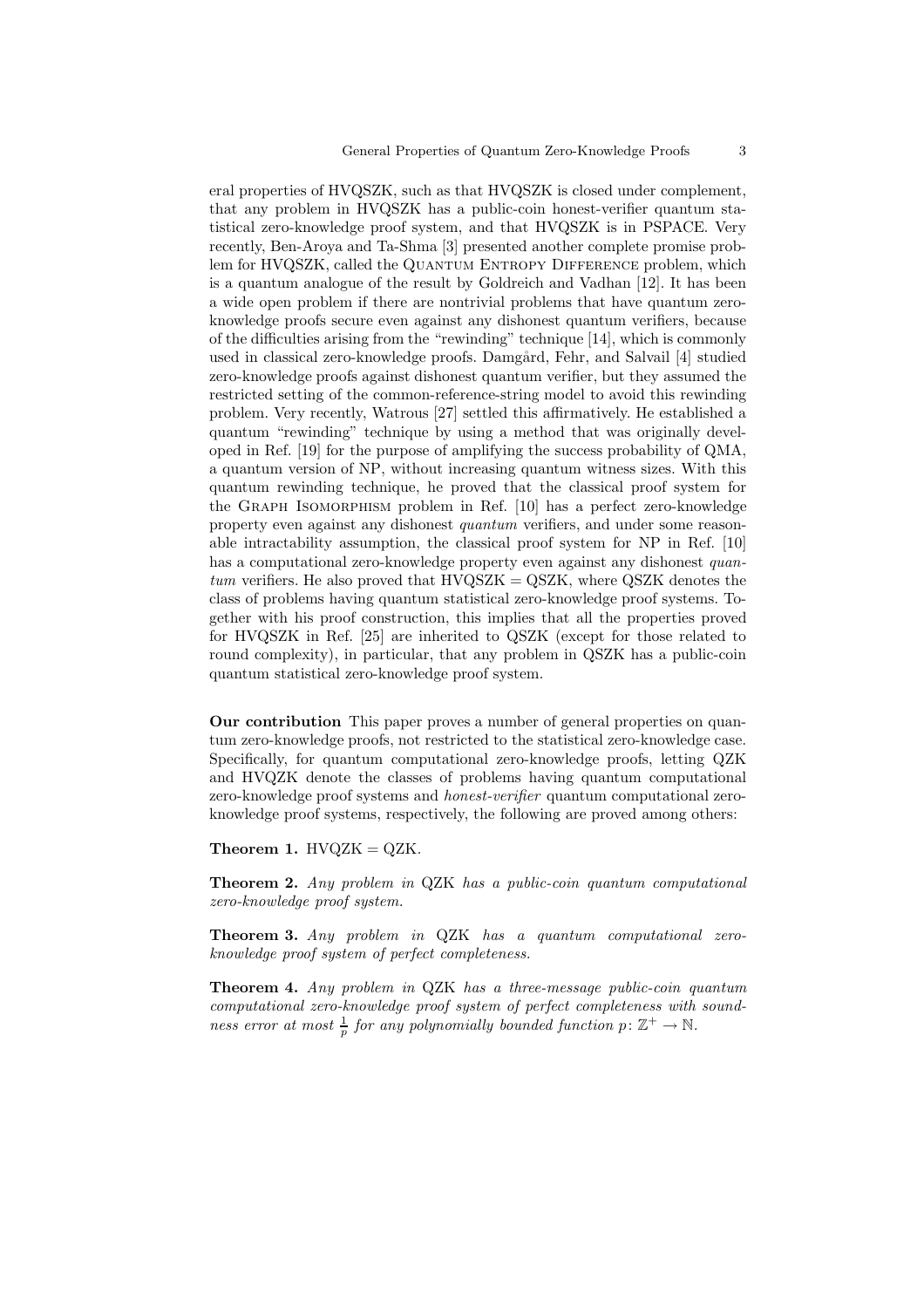All the properties proved in this paper on quantum computational zeroknowledge proofs hold unconditionally, meaning that they hold without any computational assumptions such as the existence of quantum one-way functions or permutations. Some of these properties may be regarded as quantum versions of the results by Vadhan [24]. It is stressed, however, that our approach to prove these properties is completely different from those the existing studies took to prove general properties of classical or quantum zero-knowledge proofs. No complete promise problems nor characterizations are used in our proofs. Instead, we directly prove these properties.

The idea is remarkably simple. We start from any proof system of honestverifier quantum zero-knowledge, and apply several transformations so that we finally obtain another proof system of honest-verifier quantum zero-knowledge that possesses a number of desirable properties. For instance, to prove that  $HVQZK = QZK$ , we show that any proof system of honest-verifier quantum computational zero-knowledge can be transformed into another proof system of honest-verifier quantum computational zero-knowledge (with some smaller gap between completeness and soundness accepting probabilities) such that (i) the proof system consists of three messages and (ii) the proof system is public-coin in which the message from the honest verifier consists of a single bit that is an outcome of a classical fair coin-flipping. This can be done by first achieving negligible completeness error by sequential repetition, then applying the parallelization method for usual quantum interactive proofs due to Kitaev and Watrous [16] to obtain a three-message honest-verifier quantum zero-knowledge proof system, and finally applying the Marriott-Watrous construction for usual quantum interactive proofs [19] to obtain a three-message *public-coin* honest-verifier quantum zero-knowledge proof system. It is proved that the Kitaev-Watrous parallelization method preserves the honest-verifier zero-knowledge property if completeness error is negligible, and that the Marriott-Watrous construction also preserves the honest-verifier zero-knowledge property. Now, by applying the quantum rewinding technique due to Watrous [27], this three-message publiccoin proof system is proved to be zero-knowledge even against any dishonest quantum verifiers. The final piece is the sequential repetition, which makes completeness and soundness errors arbitrarily small. This simultaneously shows the equivalence of public-coin quantum computational zero-knowledge and general quantum computational zero-knowledge. To show that any quantum computational zero-knowledge proofs can be made perfectly complete, now we have only to show that any honest-verifier quantum computational zero-knowledge proofs can be made perfectly complete. Again we can use another construction for usual quantum interactive proofs due to Kitaev and Watrous [16], but now we need to carefully and explicitly design a protocol for the honest prover in their construction so that the honest-verifier zero-knowledge property is preserved. Using this construction as a preprocessing, the previous argument shows the equivalence of quantum computational zero-knowledge with perfect completeness and that with imperfect completeness. Combining all the desirable properties of honestverifier quantum computational zero-knowledge proofs shown in this paper with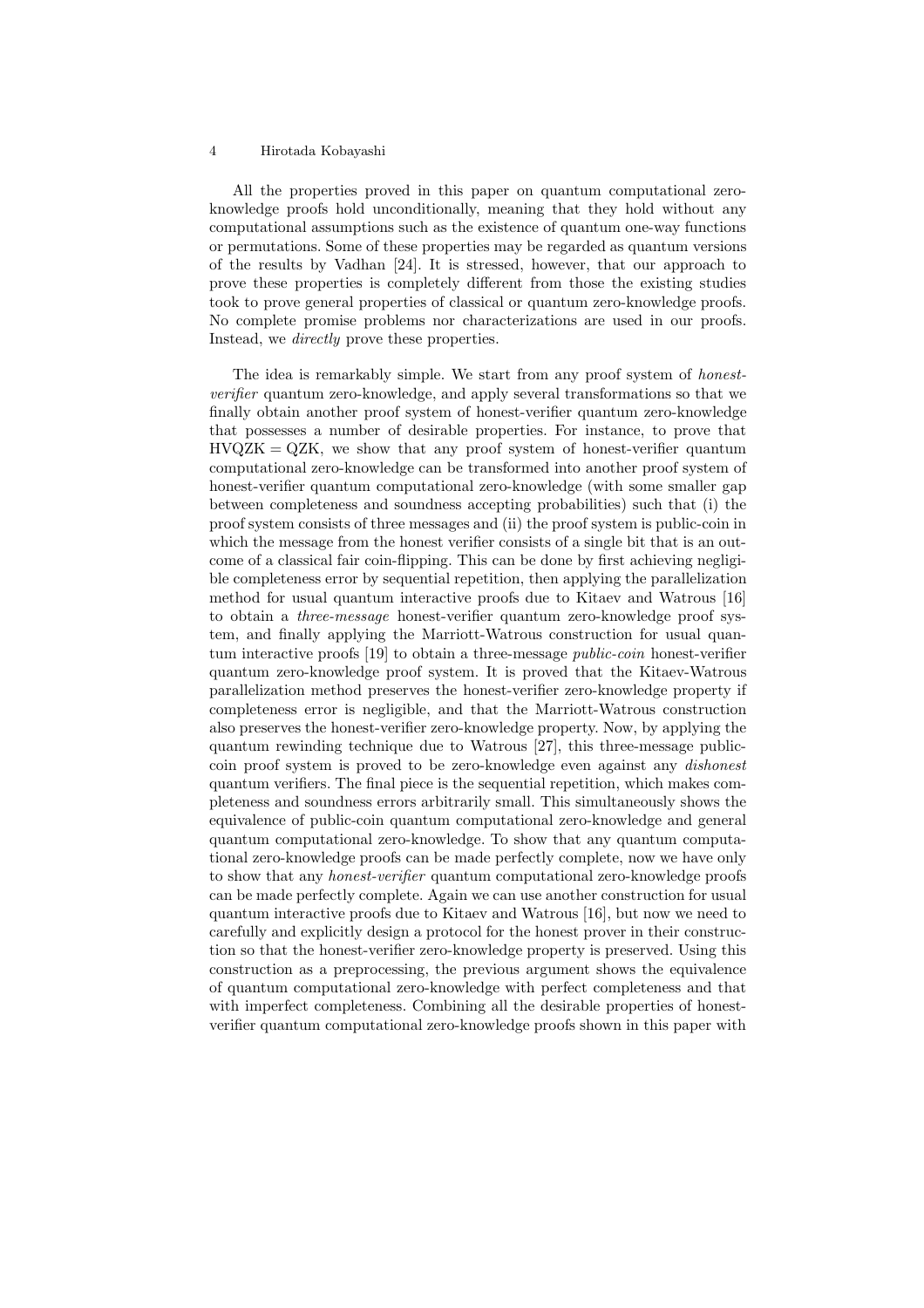a careful application of the quantum rewinding technique, we can show that any problem in QZK has a three-message public-coin quantum computational zeroknowledge proof system of perfect completeness with soundness error at most  $\frac{1}{p}$ for any polynomially bounded function p.

In fact, our approach above is very general and basically works well even for quantum statistical and perfect zero-knowledge proofs. In the quantum statistical zero-knowledge case, all the properties shown for the quantum computational zero-knowledge case also hold. This gives alternative proofs of the facts that  $HVQSZK = QSZK$  and that public-coin quantum statistical zero-knowledge equals general quantum statistical zero-knowledge, which were originally shown by Watrous [27] using his previous results [25], and also shows the following new properties of quantum statistical zero-knowledge proofs:

Theorem 5. Any problem in QSZK has a quantum statistical zero-knowledge proof system of perfect completeness.

Theorem 6. Any problem in QSZK has a three-message public-coin quantum statistical zero-knowledge proof system of perfect completeness with soundness error at most  $\frac{1}{p}$  for any polynomially bounded function  $p: \mathbb{Z}^+ \to \mathbb{N}$ .

In the quantum perfect zero-knowledge case, however, not all the properties above can be shown to hold, because very subtle points easily lose the perfect zero-knowledge property. In particular, our method of making proof systems perfectly complete no longer works well for quantum perfect zero-knowledge case. Also, we need a careful modification of the protocol when parallelizing to three messages. Still, we can show the following properties for the classes QPZK and HVQPZK of problems having quantum perfect zero-knowledge proof systems and honest-verifier quantum perfect zero-knowledge proof systems, respectively:

# Theorem 7.  $HVQPZK = QPZK$ .

Theorem 8. Any problem in QPZK has a public-coin quantum perfect zeroknowledge proof system.

Note that no such general properties are known for the classical perfect zeroknowledge case. As a bonus property, it is also proved that quantum perfect zero-knowledge with a worst-case polynomial-time simulator that is not allowed to output "FAIL" is equivalent to the one in which a simulator is allowed to output "FAIL" with small probability. Again, such equivalence is not known in the classical case.

Due to space limitations, most of the technical proofs are relegated to the full version of this paper [18].

## 2 Preliminaries

We assume the reader is familiar with classical zero-knowledge proof systems and quantum interactive proof systems. Detailed discussions of classical zeroknowledge proof systems can be found in Refs. [7, 8], for instance, while quantum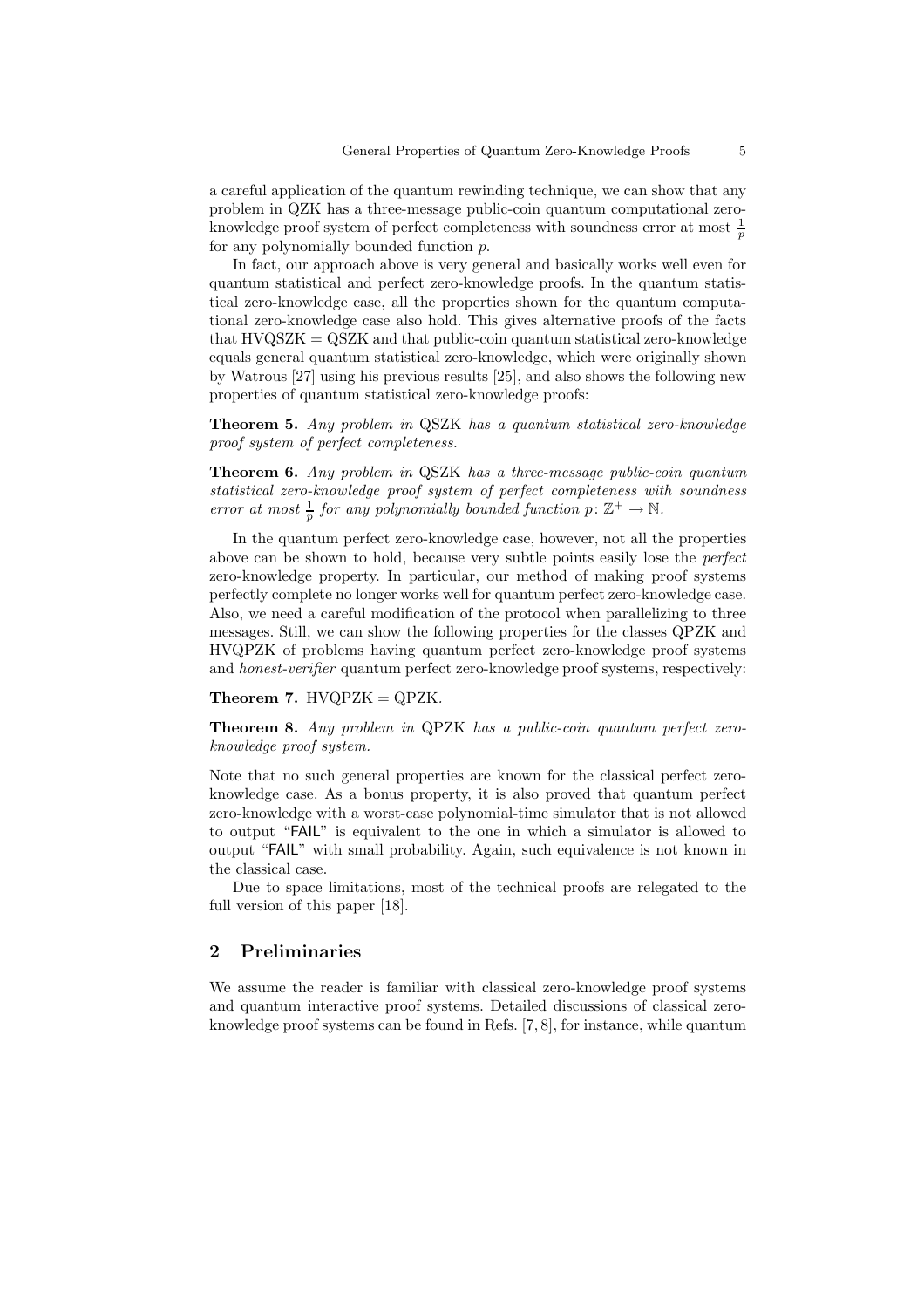interactive proof systems are discussed in Refs. [26, 16, 19]. We also assume familiarity with the quantum formalism, including the quantum circuit model and definitions of mixed quantum states, admissible transformations (completelypositive trace-preserving mappings), trace norm, diamond norm, and fidelity (all of which are discussed in detail in Refs. [20, 15], for instance). Some of the notions and notations that are used in this paper are summarized in this section.

Throughout this paper, let  $\mathbb N$  and  $\mathbb Z^+$  denote the sets of positive and nonnegative integers, respectively. Let poly denote the set of all functions  $p: \mathbb{Z}^+ \to \mathbb{N}$ such that there exists a polynomial-time deterministic Turing machine that outputs  $1^{p(n)}$  on input  $1^n$ . For every  $d \in \mathbb{N}$ , let  $I_d$  denote the identity operator of dimension d. Also, for any Hilbert space  $H$ , let  $I_H$  denote the identity operator over  $H$ . In this paper, all Hilbert spaces are of dimension power of two.

For any Hilbert space  $H$ , let  $|0_{\mathcal{H}}\rangle$  denote the quantum state in H of which all the qubits are in state  $|0\rangle$ , and let  $\mathbf{D}(\mathcal{H})$  and  $\mathbf{U}(\mathcal{H})$  denote the sets of density and unitary operators over  $H$ , respectively. For any Hilbert spaces  $H$  and  $K$ , let  $\mathbf{T}(\mathcal{H},\mathcal{K})$  be the set of admissible transformations from  $\mathbf{D}(\mathcal{H})$  to  $\mathbf{D}(\mathcal{K})$ . An admissible transformation  $\Phi \in \mathbf{T}(\mathcal{H},\mathcal{K})$  is  $q_{\text{in}}$ -in  $q_{\text{out}}$ -out if  $\mathcal{H}$  and  $\mathcal{K}$  consist of  $q_{\text{in}}$  and  $q_{\text{out}}$  qubits, respectively. Let N, X, and Y be Hilbert spaces such that  $\mathcal{H} \otimes \mathcal{X} = \mathcal{K} \otimes \mathcal{Y} = \mathcal{N}$ . A unitary transformation  $U_{\Phi} \in \mathbf{U}(\mathcal{N})$  is a unitary *realization* of  $\Phi$  if  $\text{tr}_{\mathcal{Y}}U_{\Phi}(\rho \otimes |0_{\mathcal{X}}\rangle\langle0_{\mathcal{X}}|)U_{\Phi}^{\dagger} = \Phi(\rho)$  for any  $\rho \in \mathbf{D}(\mathcal{H})$ .

**Quantum circuits** It is assumed that any quantum circuit  $Q$  in this paper is unitary and is composed of gates in some reasonable, universal, finite set of unitary quantum gates. For convenience, we may identify a circuit  $Q$  with the unitary operator it induces. Since non-unitary and unitary quantum circuits are equivalent in computational power [1], it is sufficient to treat only unitary quantum circuits, which justifies the above assumption. For avoiding unnecessary complication, however, the descriptions of procedures often include non-unitary operations in the subsequent sections. Even in such cases, it is always possible to construct unitary quantum circuits that essentially achieve the same procedures described. When proving statements concerning quantum perfect zero-knowledge proofs or proofs having perfect completeness, we assume that the Hadamard transformation and any classical reversible transformations are exactly implementable in our gate set. This condition may not hold with an arbitrary universal gate set, but is satisfied by most of the standard gate sets including the Shor basis [23], and thus, the author believes that it is not restrictive. These subtle issues regarding choices of the universal gate set is discussed in the full version of this paper [18]. It is stressed, however, that all of our statements not concerning quantum perfect zero-knowledge proofs nor proofs having perfect completeness do hold with an arbitrary choice of the universal gate set (the completeness and soundness conditions may become worse by negligible amounts in some of the claims, which does not matter for the final main statements).

A quantum circuit Q is  $q_{\text{in}}$ -in  $q_{\text{out}}$ -out if it exactly implements a unitary realization  $U_{\Phi}$  of some  $q_{\text{in}}$ -in  $q_{\text{out}}$ -out admissible transformation  $\Phi$ . For convenience, we may identify a circuit  $Q$  with  $\Phi$  in such a case. As a special case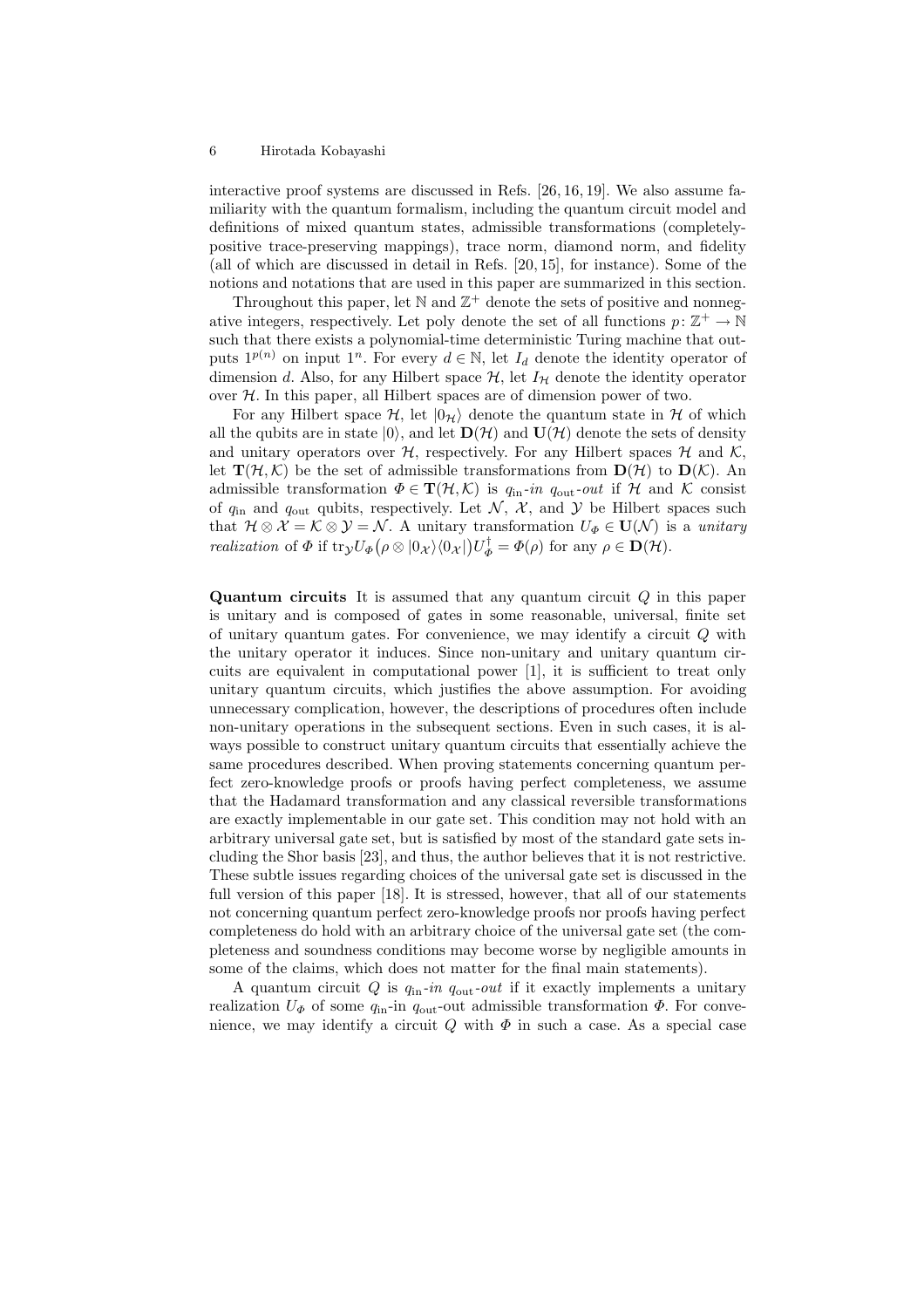of this, a quantum circuit Q is a *generating circuit* of a quantum state  $\rho$  of q qubits if it exactly implements a unitary realization of a zero-in  $q$ -out admissible transformation that always outputs  $\rho$ . A family  $\{Q_x\}$  of quantum circuits is polynomial-time uniformly generated if there exists a deterministic procedure that, on every input x, outputs a description of  $Q_x$  and runs in time polynomial in  $|x|$ . It is assumed that the number of gates in any circuit is not more than the length of the description of that circuit, which assures that  $Q_x$  has size polynomial in |x|. An ensemble  $\{\rho_x\}$  of quantum states is *polynomial-time preparable* if there exists a polynomial-time uniformly generated family  ${Q_x}$  of quantum circuits such that each  $Q_x$  is a generating circuit of  $\rho_x$ . In what follows, we may use the notation  $\{\rho(x)\}\$ instead of  $\{\rho_x\}$  for ensembles of quantum states simply for descriptional convenience.

Quantum computational indistinguishability We use the notions of quantum computational indistinguishability introduced by Watrous [27]: polynomially quantum indistinguishable ensembles of quantum states and polynomially quantum indistinguishable ensembles of admissible transformations.

**Definition 9.** Let  $S \subseteq \{0,1\}^*$  be an infinite set and let  $m \in \text{poly}$ . For each  $x \in S$ , let  $\rho_x$  and  $\sigma_x$  be mixed states of m(|x|) qubits. The ensembles  $\{\rho_x : x \in S\}$ and  $\{\sigma_x : x \in S\}$  are polynomially quantum indistinguishable if it holds for all but finitely many  $x \in S$  that, for every choice of  $k, p, s \in \text{poly}$ , an ensemble  $\{\xi_x : x \in S\}$  where  $\xi_x$  is a mixed state of  $k(|x|)$  qubits, and an  $(m(|x|) + k(|x|))$ -in one-out quantum circuit Q of size at most  $s(|x|)$ ,

$$
|\langle 1|Q(\rho_x \otimes \xi_x)|1\rangle - \langle 1|Q(\sigma_x \otimes \xi_x)|1\rangle| < \frac{1}{p(|x|)}.
$$

**Definition 10.** Let  $S \subseteq \{0,1\}^*$  be an infinite set and let  $l, m \in \text{poly}$ . For each  $x \in S$ , let  $\Phi_x$  and  $\Psi_x$  be  $l(|x|)$ -in  $m(|x|)$ -out admissible transformations. The ensembles  $\{\Phi_x : x \in S\}$  and  $\{\Psi_x : x \in S\}$  are polynomially quantum indistinguishable if it holds for all but finitely many  $x \in S$  that, for every choice of  $k, p, s \in \text{poly},$  an ensemble  $\{\xi_x : x \in S\}$  where  $\xi_x$  is a mixed state of  $l(|x|) + k(|x|)$ qubits, and an  $(m(|x|) + k(|x|))$ -in one-out quantum circuit Q of size at most  $s(|x|),$ 

$$
\big|\langle 1|Q\big((\varPhi_x\otimes I_{2^{k(|x|)}})(\xi_x)\big)|1\rangle-\langle 1|Q\big((\varPsi_x\otimes I_{2^{k(|x|)}})(\xi_x)\big)|1\rangle\big|<\frac{1}{p(|x|)}.
$$

In what follows, we will often use the term "computationally indistinguishable" instead of "polynomially quantum indistinguishable" for simplicity. Also, we will often informally say that mixed states  $\rho_x$  and  $\sigma_x$  or admissible transformations  $\Phi_x$  and  $\Psi_x$  are computationally indistinguishable when  $x \in S$  to mean that the ensembles  $\{\rho_x : x \in S\}$  and  $\{\sigma_x : x \in S\}$  or  $\{\Phi_x : x \in S\}$  and  $\{\Psi_x: x \in S\}$  are polynomially quantum indistinguishable.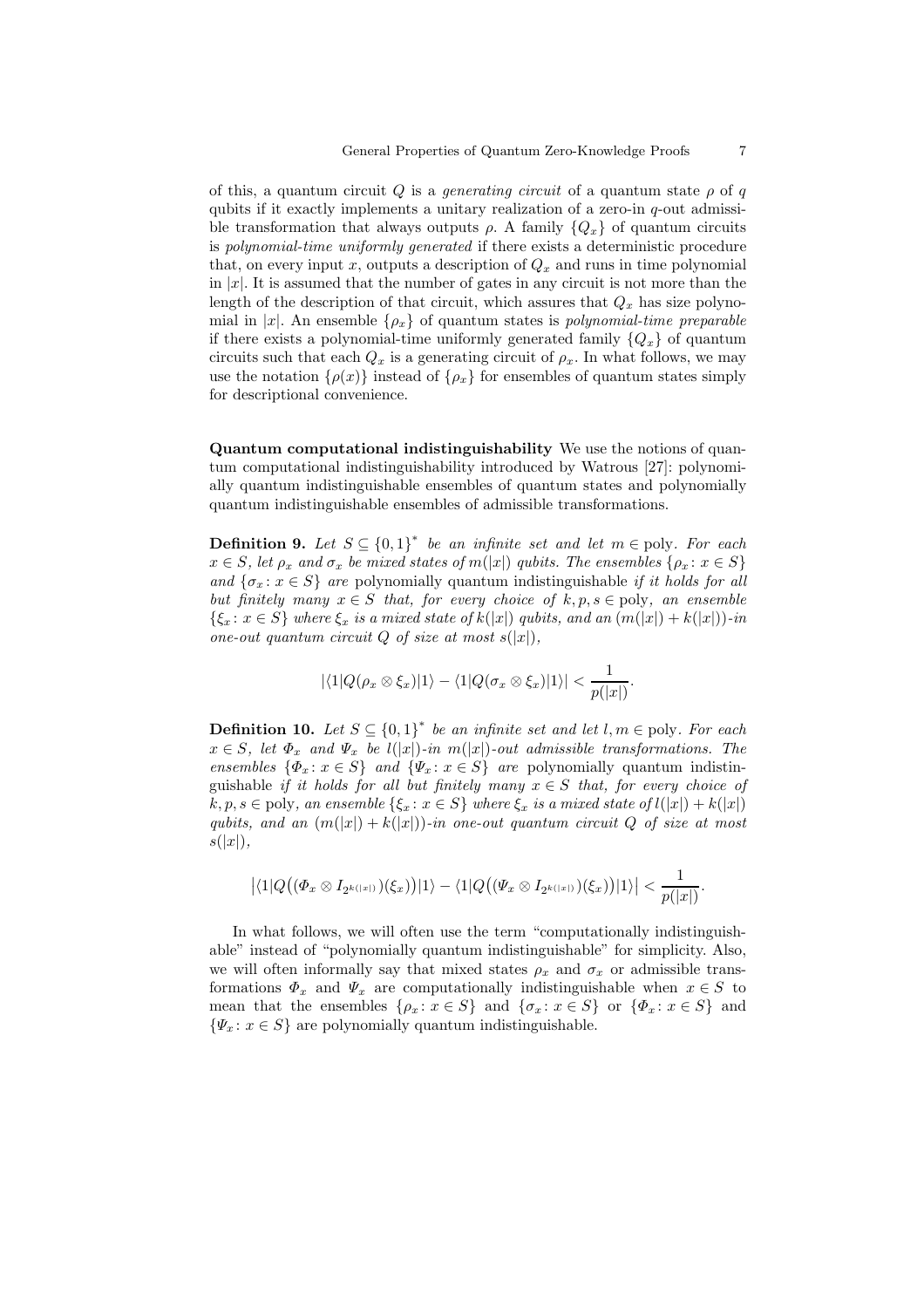Quantum zero-knowledge proofs For readability, in what follows, the arguments x and  $|x|$  are often dropped in various functions. It is assumed that operators acting on subsystems of a given system are extended to the entire system by tensoring with the identity, as it will be clear from the context upon what part of a system a given operator acts. Although all the statements in this paper can be proved only in terms of languages without using promise problems [5], in what follows we define models and prove statements in terms of promise problems, for generality and for the compatibility with some other studies on quantum zero-knowledge proofs [25, 17, 27, 3]. This paper follows a manner in Ref. [25] when defining various honest-verifier quantum zero-knowledge proofs, and that in Ref. [27] when defining various general quantum zero-knowledge proofs.

We start with formally defining quantum verifiers and quantum provers. An *m*-message quantum verifier *V* is a mapping of the form  $V: \{0,1\}^* \to \{0,1\}^*$ . For every input  $x \in \{0,1\}^*$ , the string  $V(x)$  is interpreted as a  $\lceil (m(|x|) +$ 1)/2]-tuple  $(V(x)_1,\ldots,V(x)_{\lceil (m(|x|)+1)/2\rceil})$ , with each  $V(x)_j$  a description of a polynomial-size quantum circuit acting over the qubits in the verifier's private space and message qubits. A quantum verifier  $V$  is *uniform* if the corresponding mapping  $V$  is polynomial-time computable, and is *non-uniform* if no restrictions are placed on the complexity of the mapping V (but each circuit  $V(x)$ <sub>i</sub> must have size polynomial in  $|x|$ ). Similarly, an m-message quantum prover P is a mapping of the form  $P: \{0,1\}^* \to \{0,1\}^*$ . For every input  $x \in \{0,1\}^*$ , the string  $P(x)$  is interpreted as a  $\lceil m(|x|)/2 \rceil$ -tuple  $(P(x)_1, \ldots, P(x)_{\lceil m(|x|)/2 \rceil})$ , with each  $P(x)_j$  a description of a quantum circuit acting over the qubits in the prover's private space and message qubits. No restrictions are placed on the complexity of the mapping P, and each  $P(x)$  can be an arbitrary unitary transformation.

First we define the notions of various honest-verifier quantum zero-knowledge proofs. Given a quantum verifier V and a quantum prover P, let view  $p(x, j)$ be the quantum state that  $V$  possesses immediately after the *j*th transformation of P during an execution of the protocol between V and P. Now we define the classes  $HVQPZK(m, c, s)$ ,  $HVQSZK(m, c, s)$ , and  $HVQZK(m, c, s)$  of problems having m-message honest-verifier quantum perfect, statistical, and computational zero-knowledge proof systems, respectively, with completeness at least c and soundness at most s.

**Definition 11.** Given functions  $m \in \text{poly}$  and  $c, s \colon \mathbb{Z}^+ \to [0, 1]$ , a problem  $A = \{A_{\text{ves}}, A_{\text{no}}\}$  is in HVQPZK $(m, c, s)$  (HVQSZK $(m, c, s)$ ) (HVQZK $(m, c, s)$ ) iff there exist an m-message uniform honest quantum verifier  $V$  and an mmessage honest quantum prover P such that

(Completeness and Soundness)  $(V, P)$  forms an m-message quantum interactive proof system with completeness at least c and soundness at most s,

(Honest-Verifier Zero-Knowledge) there exists a polynomial-time preparable ensemble  $\{S_V(x,j)\}\$  of quantum states such that  $S_V(x,j) = \text{view}_{V,P}(x,j)$ for every  $x \in A_{\text{yes}}$  and  $j \in T$  ( $||S_V(x, j) - \text{view}_{V,P}(x, j)||_{tr}$  is negligible with respect to |x| for all but finitely many  $(x, j) \in A_{\text{yes}} \times T$  [the ensembles  $\{S_V(x,j): (x,j) \in A_{\text{yes}} \times T\}$  and  $\{\text{view}_{V,P}(x,j): (x,j) \in A_{\text{yes}} \times T\}$  are polynomially quantum indistinguishable], where  $T = \left\{1, \ldots, \left\lceil \frac{m(|x|)}{2} \right\rceil \right\}$ .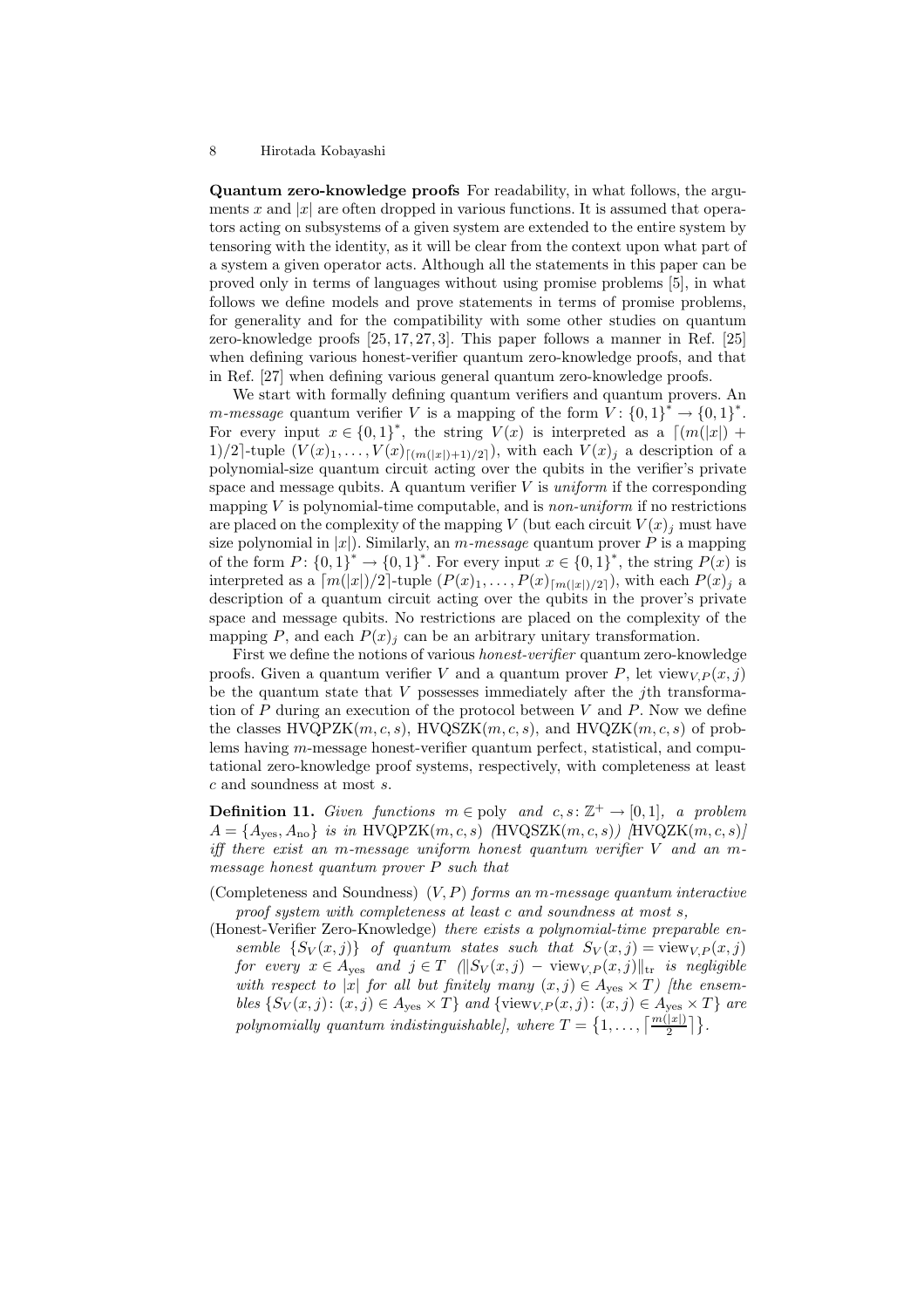Using these, we define the classes HVQPZK, HVQSZK, and HVQZK of problems having honest-verifier quantum perfect, statistical, and computational zeroknowledge proof systems, respectively.

**Definition 12.** A problem  $A = \{A_{\text{yes}}, A_{\text{no}}\}$  is in HVQPZK (HVQSZK)  $[HVQZK]$  if there exists a function  $m \in poly$  such that A is in  $HVQPZK(m, \frac{2}{3}, \frac{1}{3})$  (HVQSZK $(m, \frac{2}{3}, \frac{1}{3})$ ) (HVQZK $(m, \frac{2}{3}, \frac{1}{3})$ ).

Note that it is easy to see that we can amplify the success probability of honest-verifier quantum perfect/statistical/computational zero-knowledge proof systems by sequential repetition, which justifies Definition 12.

Next we define the notions of various quantum zero-knowledge proofs. Let V be an arbitrary non-uniform quantum verifier. Suppose that  $V$  possesses some auxiliary quantum state in  $D(\mathcal{A})$  at the beginning and possesses some quantum state in  $\mathbf{D}(\mathcal{Z})$  after having received the last message from the prover, for some Hilbert spaces  $A$  and  $Z$ . For such V, for any quantum prover P, and for every  $x \in \{0,1\}^*$ , let  $\langle V, P \rangle(x)$  denote the admissible transformation in  $\mathbf{T}(\mathcal{A}, \mathcal{Z})$ induced by the interaction between  $V$  and  $P$  on input  $x$ . Note that the last transformation of  $V$  is not considered as a part of the interaction, since we want to focus on the state V would possess immediately after having received the last message from P. We call this  $\langle V, P \rangle(x)$  the *induced admissible transforma*tion from V, P, and x. We define the classes  $\text{QPZK}(m, c, s)$ ,  $\text{QSZK}(m, c, s)$ , and  $QZK(m, c, s)$  of problems having m-message quantum perfect, statistical, and computational zero-knowledge proof systems, respectively, with completeness at least c and soundness at most s, as follows.

**Definition 13.** Given functions  $m \in \text{poly}$  and  $c, s \colon \mathbb{Z}^+ \to [0, 1]$ , a problem  $A = \{A_{\text{ves}}, A_{\text{no}}\}$  is in QPZK $(m, c, s)$  (QSZK $(m, c, s)$ ) [QZK $(m, c, s)$ ] iff there exist an m-message uniform honest quantum verifier V and an m-message honest quantum prover P such that

- (Completeness and Soundness)  $(V, P)$  forms an m-message quantum interactive proof system with completeness at least c and soundness at most s,
- (Zero-Knowledge) there exists a polynomial-time uniformly generated family  ${Q_{x,y}}$  of quantum circuits such that, for any m-message non-uniform quantum verifier V', the circuit  $Q_{x,V'(x)}$  exactly implements an admissible transformation  $S_{V'}(x)$  such that  $S_{V'}(x) = \langle V', P \rangle (x)$  for every  $x \in A_{\text{yes}}$  ( $||S_{V'}(x) - \langle V', P \rangle(x)||_{\diamond}$  is negligible with respect to |x| for all but finitely many  $x \in A_{\text{yes}}$ ) [the ensembles  $\{S_{V'}(x): x \in A_{\text{yes}}\}$  and  $\{\langle V', P \rangle (x) \colon x \in A_{\text{yes}}\}$  are polynomially quantum indistinguishable], where  $\langle V', P \rangle(x)$  is the induced admissible transformation from  $V', P$ , and x.

Using these, we define the classes QPZK, QSZK, and QZK of problems having quantum perfect, statistical, and computational zero-knowledge proof systems, respectively.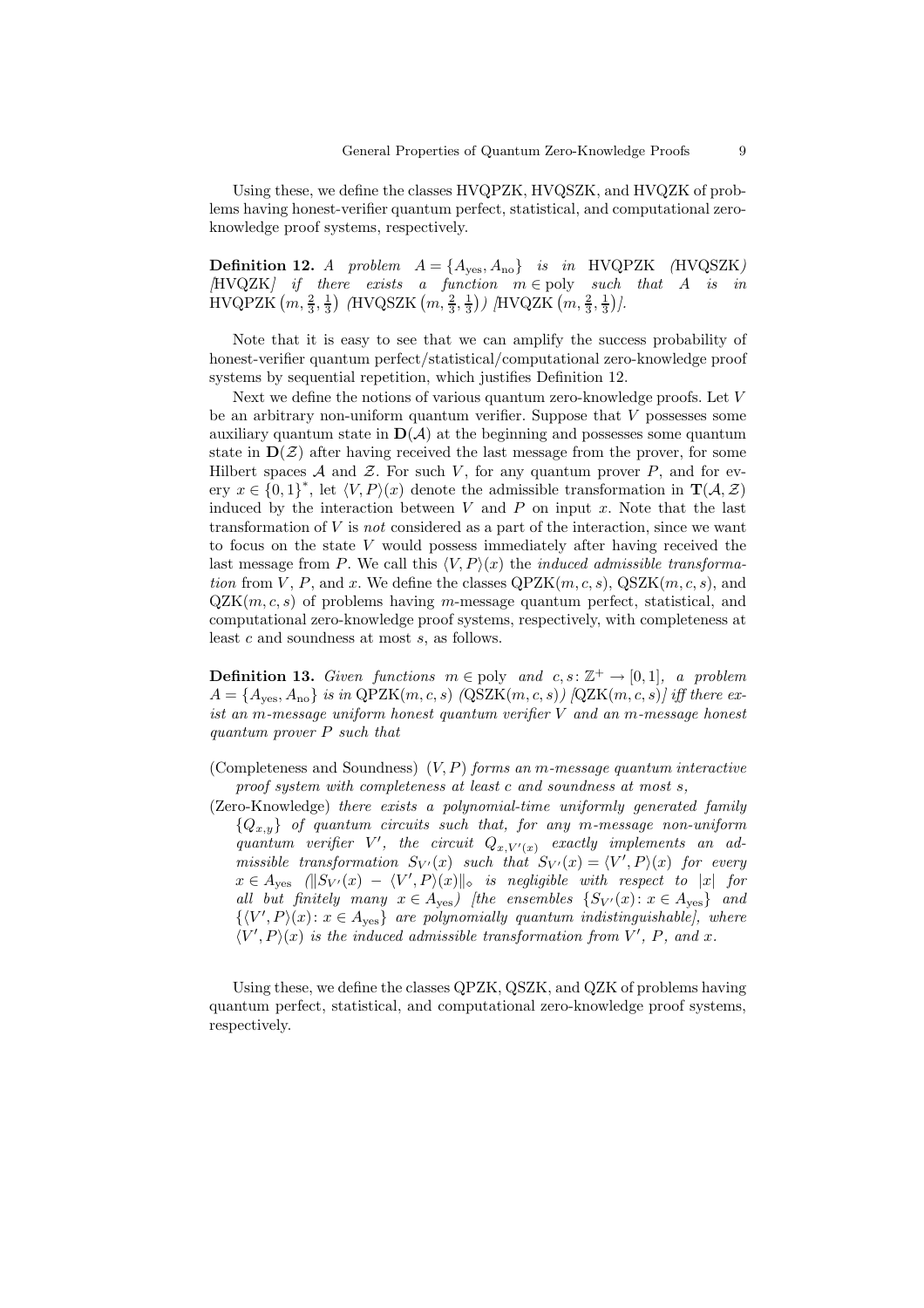**Definition 14.** A problem  $A = \{A_{\text{yes}}, A_{\text{no}}\}$  is in QPZK (QSZK) [QZK] if there exists a function  $m \in \text{poly}$  such that A is in QPZK  $\left(m, \frac{2}{3}, \frac{1}{3}\right)$  (QSZK  $\left(m, \frac{2}{3}, \frac{1}{3}\right)$ )  $\left[ QZK\left( m,\frac{2}{3},\frac{1}{3}\right) \right]$ .

Again note that it is not hard to see that we can amplify the success probability of quantum perfect/statistical/computational zero-knowledge proof systems by sequential repetition, which justifies Definition 14.

In the classical case, the most common definition of perfect zero-knowledge proofs would be the one that allows the simulator to output "FAIL" with small probability, say, with probability at most  $\frac{1}{2}$  [7, 22]. Adopting this convention leads to alternative definitions of honest-verifier and general quantum perfect zero-knowledge proof systems. At a glance, the two types of definitions seem likely to form different complexity classes of quantum perfect zero-knowledge proofs. Fortunately, it is proved in Section 6 that the two types of definitions result in the same complexity class of quantum perfect zero-knowledge proofs. Such equivalence is not known in the classical case.

## 3 Computational Zero-Knowledge Case

We start with showing that any *honest-verifier* quantum computational zeroknowledge proof system with two-sided bounded error can be transformed into one with perfect completeness (if the completeness error in the original proof system is negligible, which may be assumed without loss of generality since the success probability can be amplified by sequential repetition). This can be basically proved by using a method for usual quantum interactive proofs due to Kitaev and Watrous (Theorem 2 of Ref. [16]), but now it is necessary for the honest-verifier zero-knowledge property to carefully and explicitly construct a protocol for the honest prover. The proof is found in the full version of this paper [18].

**Lemma 15.** Let  $m \in \text{poly}$ , let  $\varepsilon: \mathbb{Z}^+ \to [0,1]$  be any negligible function such that there exists a polynomial-time uniformly generated family  ${Q_x}$  of quan $tum$  circuits such that  $Q_{1^n}$  exactly performs the unitary transformation  $U_{\varepsilon(n)} = \left(\frac{\sqrt{\varepsilon(n)}}{\sqrt{1-\varepsilon(n)}} \right)^{\sqrt{n}}$  $\sqrt{\frac{\varepsilon(n)}{1-\varepsilon(n)}} \sqrt{1-\varepsilon(n)}$  $\sqrt{\frac{\varepsilon(n)}}{1-\varepsilon(n)}$ ,  $\sqrt{\frac{1-\varepsilon(n)}{1-\varepsilon(n)}}$ , and let  $\delta: \mathbb{Z}^+ \to [0,1]$  be any function that satisfies  $\delta > \varepsilon$ . Then, HVQZK $(m, 1 - \varepsilon, 1 - \delta) \subseteq HVQZK(m + 2, 1, 1 - (\delta - \varepsilon)^2)$ .

Next we show that any honest-verifier quantum computational zeroknowledge proof system that involves polynomially many messages can be parallelized to one that involves only three messages. This can be achieved again by applying a method in usual quantum interactive proofs due to Kitaev and Watrous (Theorem 4 of Ref. [16]). The main idea in their parallelization protocol is that the verifier receives each snapshot state of the underlying proof system as the first message, and then checks if the following three properties are satisfied: (i) the first snapshot state is a legal state in the underlying proof system after the first message, (ii) the last snapshot state can make the original verifier accept,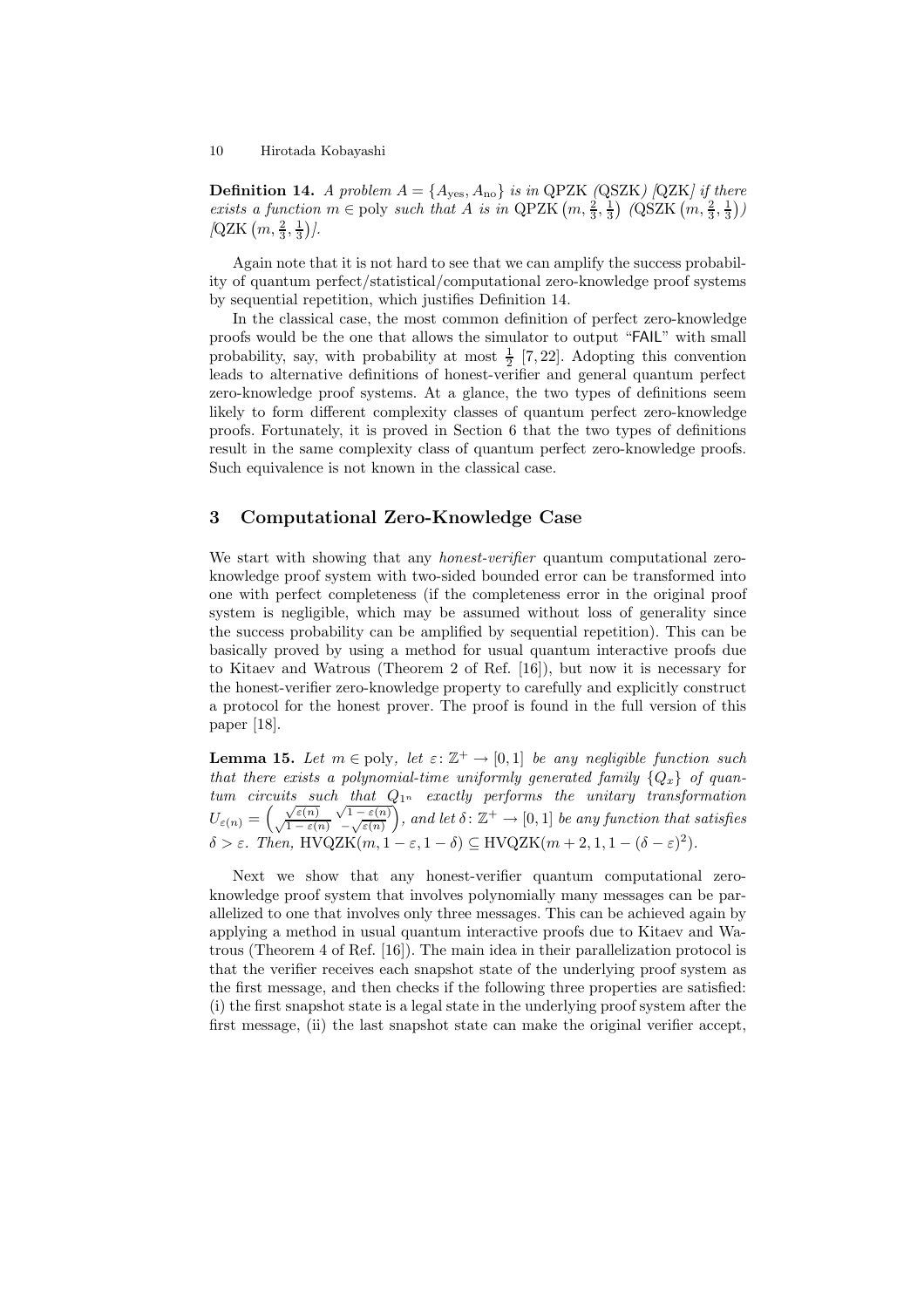and (iii) any two consecutive snapshot states are indeed transformable with each other by one round of communication. The verifier first checks if the conditions (i) and (ii) really hold for the received snapshot states. He then randomly chooses a consecutive pair of the snapshot states and challenges the prover to show the transformability from one to the other. It is straightforward to show that their construction preserves the honest-verifier zero-knowledge property.

**Lemma 16.** Let  $m \in \text{poly}$  and let  $\delta: \mathbb{Z}^+ \to [0,1]$  be any function. Then,  ${\rm HVQZK}(m,1,1-\delta) \subseteq {\rm HVQZK}(3,1,1-\frac{\delta^2}{4m})$  $\frac{\delta^2}{4m^2}\Big).$ 

Finally we show that any three-message honest-verifier quantum computational zero-knowledge proof system can be transformed into a three-message public-coin one in which the message from the verifier consists of only one classical bit. Marriott and Watrous (Theorem 5.4 of Ref. [19]) showed such a transformation in the case of usual quantum interactive proofs. In their construction, the verifier first receives a state that is supposed to be the reduced state in the verifier's private space after the second message in the original proof system, and then challenges the prover to recover either the state the original verifier would have after the first message or that after the third message, depending on the outcome of the public coin-flip. It is easy to show that their construction preserves the honest-verifier zero-knowledge property.

**Lemma 17.** Let  $c, s: \mathbb{Z}^+ \to [0, 1]$  be any functions that satisfy  $c^2 > s$ . Then, any problem in  $HVQZK(3, c, s)$  has a three-message public-coin honest-verifier quantum computational zero-knowledge proof system with completeness at least  $\frac{1+c}{2}$  and soundness at most  $\frac{1+\sqrt{s}}{2}$  $\frac{1}{2}^{\frac{1}{2}}$  in which the message from the verifier consists of only one classical bit.

Now we can use the quantum rewinding technique due to Watrous [27] to show that any three-message public-coin honest-verifier quantum computational zero-knowledge proof system in which the message from the verifier consists of only one classical bit is computational zero-knowledge even against any dishonest non-uniform quantum verifier.

Lemma 18. Any three-message public-coin honest-verifier quantum computational zero-knowledge proof system such that the message from the verifier consists of only one classical bit is computational zero-knowledge against any nonuniform quantum verifier.

*Proof.* Let  $A = \{A_{\text{yes}}, A_{\text{no}}\}$  be a problem having a three-message public-coin honest-verifier quantum computational zero-knowledge proof system such that the message from the verifier consists of only one classical bit. Let  $V$  and  $P$  be the corresponding honest quantum verifier and honest quantum prover, respectively. Let  $M$  and  $N$  be the quantum registers sent to  $V$  at the first message and at the third message, respectively, and let R and S be the single-qubit registers that are used to store the classical information representing the outcome b of a public coin flipped by  $V$ , where R is inside the private space of  $V$  and  $S$  is sent to  $P$ .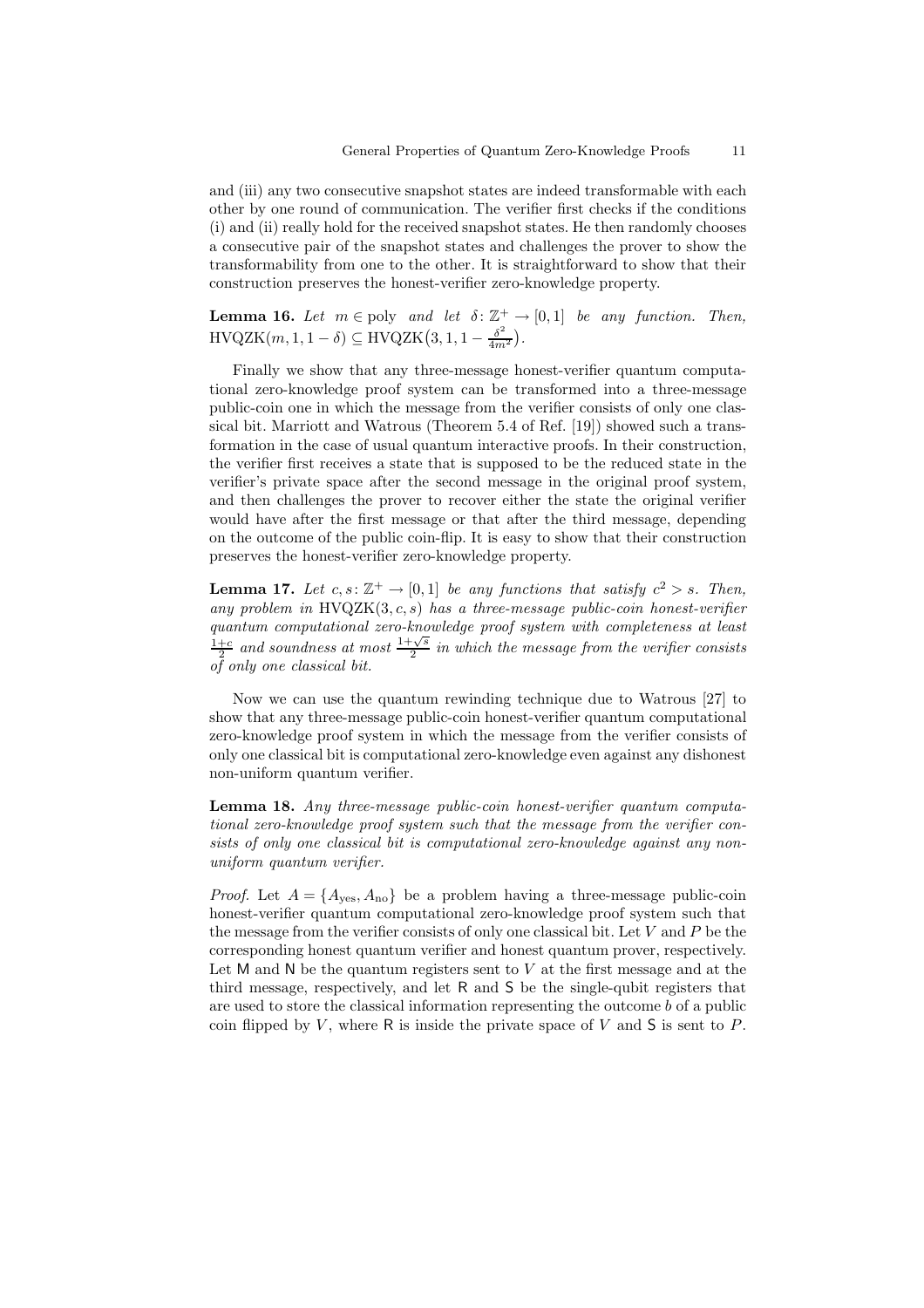#### Simulator for General Verifier W

- 1. Store the auxiliary quantum state  $\rho$  in the quantum register X. Prepare the quantum registers S, W, M, N, R, and A, and further prepare a single-qubit quantum register F. Initialize all the qubits in F, S, W, M, N, R, and A to state  $|0\rangle$ .
- 2. Apply the generating circuit Q of the quantum state  $S_V(x, 2)$  to the qubits in  $(M, N, R, A)$ .
- 3. Apply  $W_1$  to the qubits in  $(S, W, X, M)$ , where  $W_1$  is the first transformation of the simulated verifier W.
- 4. Compute the exclusive-or of the contents of R and S and write the result in F.
- 5. Measure the qubit in F in the  $\{|0\rangle, |1\rangle\}$  basis. If this results in  $|0\rangle$ , output the qubits in  $(W, X, M, N, R)$ , otherwise apply  $W_1^{\dagger}$  to the qubits in  $(S, W, X, M)$  and then apply  $Q^{\dagger}$  to the qubits in  $(M, N, R, A)$ .
- 6. Apply the phase-flip if all the qubits in  $F$ ,  $S$ ,  $W$ ,  $M$ ,  $N$ ,  $R$ , and  $A$  are in state  $|0\rangle$ , apply Q to the qubits in  $(M, N, R, A)$ , and apply  $W_1$  to the qubits in  $(S, W, X, M)$ . Output the qubits in  $(W, X, M, N, R)$ .

Fig. 1. Simulator for a general verifier  $W$ .

Let  $S_V$  be the simulator for V such that, if x is in  $A_{\text{ves}}$ , the states  $S_V(x, 1)$  and view<sub>V,P</sub> $(x, 1)$  consisting of qubits in M are computationally indistinguishable and the states  $S_V(x, 2)$  and view<sub>V, P</sub> $(x, 2)$  consisting of qubits in  $(M, N, R)$  are also computationally indistinguishable.

Consider a generating circuit Q of the quantum state  $S_V(x, 2)$ . Without loss of generality, it is assumed that  $Q$  acts over the qubits in  $(M, N, R, A)$ , where A is the quantum register consisting of  $q_A$  qubits for some  $q_A \in \text{poly}$ . For any nonuniform quantum verifier W and any auxiliary quantum state  $\rho$  for W stored in the quantum register  $X$  inside the private space of  $W$ , we construct an efficiently implementable admissible mapping  $\Phi$  that corresponds to a simulator  $T_W$  for W. Without loss of generality it is assumed that the message from W consists of a single *classical* bit, since the honest prover can easily enforce this constraint by measuring the message from the verifier before responding to it. Let W be the quantum register consisting of all the qubits in the private space of  $W$  except for those in X and M after the second message having been sent. We consider the procedure described in Fig. 1, which is the implementation of  $\Phi$ .

Suppose that the input x is in  $A_{\text{yes}}$ . We shall show that (i) the gap between  $\frac{1}{2}$ and the probability of obtaining  $|0\rangle$  as the measurement result in Step 5 must be negligible regardless of the auxiliary quantum state  $\rho$ , and (ii) the output state in Step 5 in the construction conditioned on the measurement result being  $|0\rangle$ must be computationally indistinguishable from the state  $W$  would possess after the third message. With these two properties, the quantum rewinding technique due to Watrous [27] works well, by using the amplification lemma for the case with negligible perturbations, which is also due to Watrous [27]. This ensures the computational zero-knowledge property against W.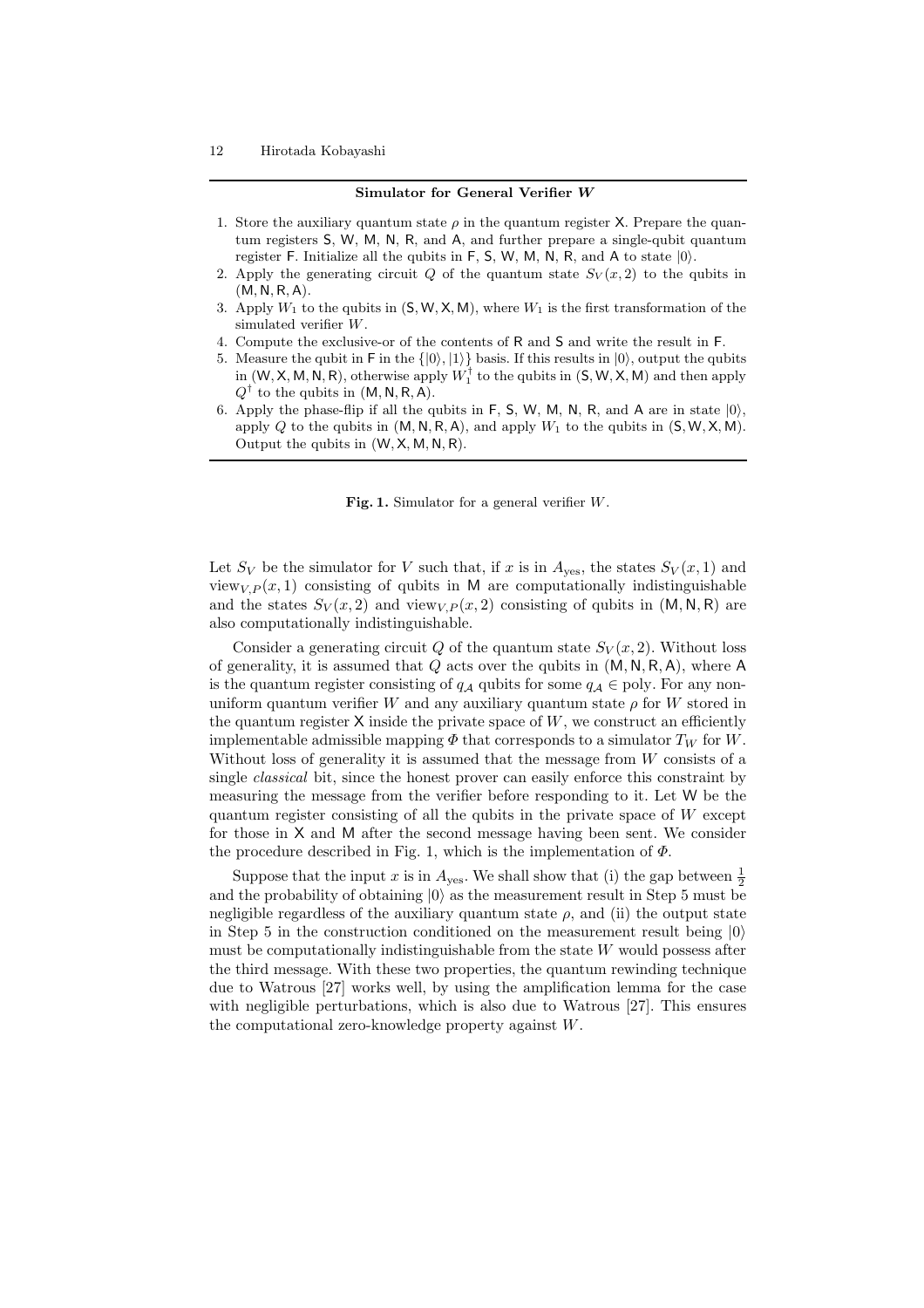For the generating circuit  $Q'$  of the quantum state view<sub>V,  $P(x, 2)$ </sub> (here no restrictions are placed on the size of Q′ ), consider the "ideal" construction of the simulator such that  $Q'$  is applied instead of  $Q$  in Step 2 of the "real" simulator construction.

We first show the property (i).

Since the state view<sub>V,  $P(x, 2)$ </sub> can be written of the form view<sub>V,P</sub> $(x, 2) = \frac{1}{2} (\sigma_0 \otimes |0\rangle\langle0| + \sigma_1 \otimes |1\rangle\langle1|)$  for some quantum states  $\sigma_0$ and  $\sigma_1$  in  $(M, N)$ , the probability of obtaining  $|0\rangle$  as the measurement result in Step 5 in the "ideal" construction is exactly equal to  $\frac{1}{2}$  regardless of the auxiliary quantum state  $\rho$ , because  $tr_N \sigma_0 = tr_N \sigma_1$  necessarily holds in this case, where  $\mathcal N$  is the Hilbert space corresponding to N.

Now, from the honest-verifier computational zero-knowledge property, the states  $S_V(x, 2)$  and view $_{V,P}(x, 2)$  in  $(M, N, R)$  are computationally indistinguishable. Since the circuit implementing  $W_1$  is of size polynomial with respect to |x|, it follows that the gap between  $\frac{1}{2}$  and the probability of obtaining  $|0\rangle$  as the measurement result in Step 5 in the "real" construction must be negligible regardless of the auxiliary quantum state  $\rho$ , which proves the property (i).

Now we show the property (ii).

Let  $\xi_i = \prod_i W_1(|0_{\mathcal{S}\otimes\mathcal{W}}\rangle\langle 0_{\mathcal{S}\otimes\mathcal{W}}| \otimes \rho \otimes \sigma_i \otimes |i\rangle\langle i|)W_1^{\mathsf{T}}\Pi_i$  be an unnormalized state in  $(S, W, X, M, N, R)$  for each  $i \in \{0, 1\}$ , where  $\Pi_i = |i\rangle\langle i|$  is the projection operator over the qubit in  $S$ , and  $S$  and  $W$  are the Hilbert spaces corresponding to S and W, respectively. Then, in the "ideal" construction, conditioned on the measurement result being  $|0\rangle$  in Step 5, the output is the state tr<sub>S</sub> $(\xi_0 + \xi_1)$ .

Noticing that  $\text{tr}_{\mathcal{S}} \frac{\xi_i}{\text{tr}\xi_i}$  is exactly the state the verifier W would possess after the third message when the second message from  $W$  is  $i$  and that the probability of the second message from W being i is exactly equal to  $\text{tr}\xi_i$  for each  $i \in \{0,1\}$ ,  $\text{tr}_{\mathcal{S}}(\xi_0 + \xi_1) = \text{tr}\xi_0 \cdot \text{tr}_{\mathcal{S}} \frac{\xi_0}{\text{tr}\xi_0} + \text{tr}\xi_1 \cdot \text{tr}_{\mathcal{S}} \frac{\xi_1}{\text{tr}\xi_1}$  is exactly the state W would possess after the third message.

Towards a contradiction, suppose that the output state in Step 5 in the "real" construction conditioned on the measurement result being  $|0\rangle$  is computationally distinguishable from  $\text{tr}_{\mathcal{S}}(\xi_0 + \xi_1)$ . Let D be the corresponding distinguisher that uses the auxiliary quantum state  $\rho'$ . We construct a distinguisher  $D'$  for  $S_V(x, 2)$ and view<sub>V  $P(x, 2)$ </sub> from D.

On input quantum state  $\eta$  that is either  $S_V(x, 2)$  or view $_{V,P}(x, 2)$ , D' uses the auxiliary quantum state  $\rho \otimes \rho'$ , where  $\rho$  is the auxiliary quantum state the verifier W would use.  $D'$  prepares the quantum registers S, W, M, N, R and another quantum register Y. D' stores  $\rho$  in the register X,  $\eta$  in the register  $(M, N, R)$ , and  $\rho'$  in Y. All the qubits in S and W are initialized to state  $|0\rangle$ . Now  $D'$  applies  $W_1$  to the qubits in  $(S, W, X, M)$ , and then applies D to the qubits in (W, X, M, N, R, Y).

It is obvious from this construction that  $D'$  with the auxiliary quantum state  $\rho \otimes \rho'$  forms a distinguisher for  $S_V(x, 2)$  and view $_{V,P}(x, 2)$  if D with the auxiliary quantum state  $\rho'$  forms a distinguisher for the output state in Step 5 in the "real" simulator construction conditioned on the measurement result being  $|0\rangle$  and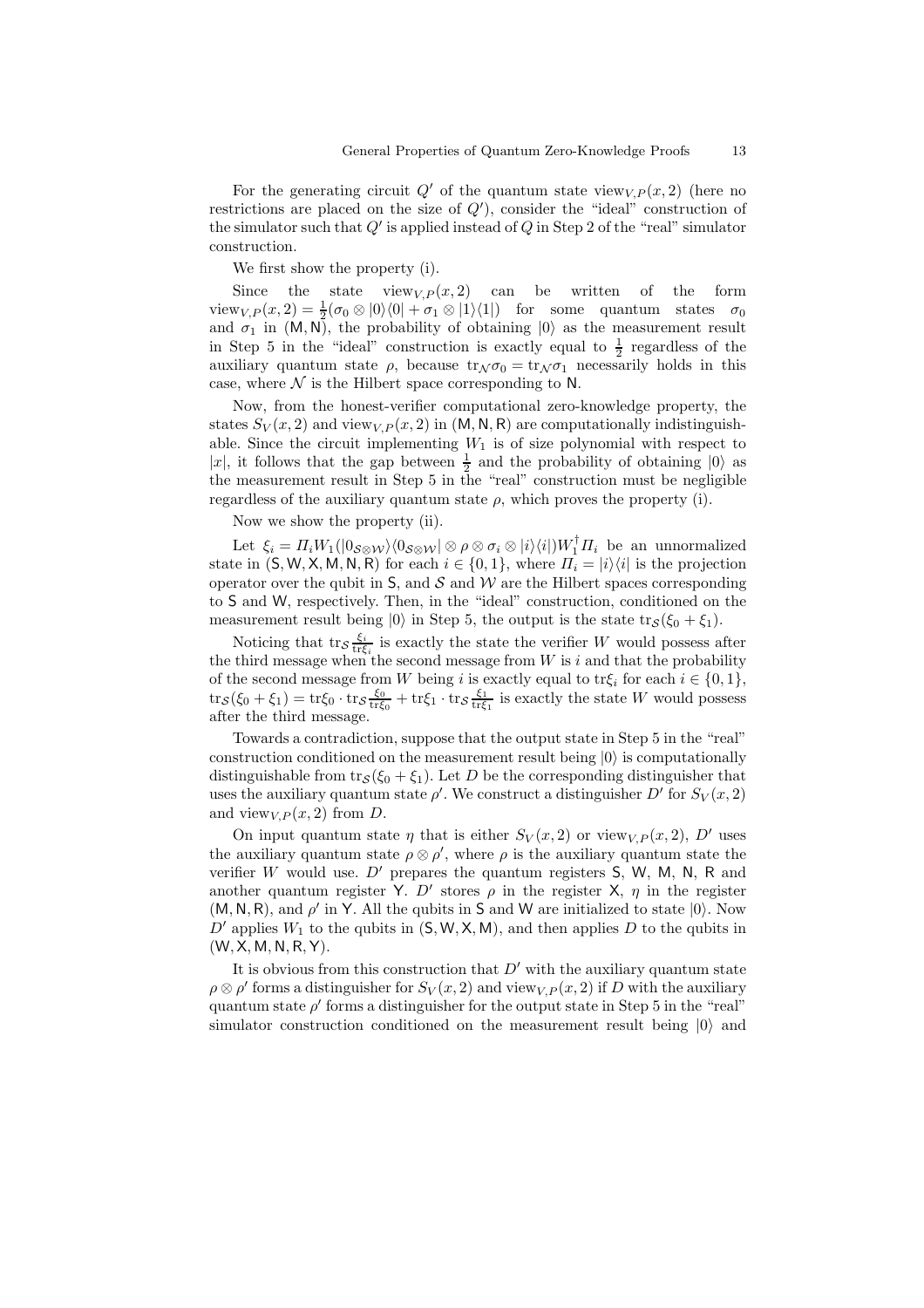the state tr<sub>S</sub>( $\xi_0 + \xi_1$ ). This contradicts the computational indistinguishability<br>between  $S_{\rm V}(x, 2)$  and view<sub> $V_{\rm R}(x, 2)$ </sub> and thus the property (ii) follows between  $S_V(x, 2)$  and view<sub>V, P</sub> $(x, 2)$ , and thus the property (ii) follows.

Now we are ready to show Theorem 1 that states  $HVQZK = QZK$ .

*Proof (of Theorem 1).* It is trivial that HVQZK  $\supset QZK$ , and we show that HVQZK  $\subset$  QZK. From Lemma 15, we can start with an  $m$ message honest-verifier quantum computational zero-knowledge proof system of perfect completeness with soundness at most  $1 - \delta$  for some  $m \in \text{poly}$  and  $\delta$  such that  $1 - \delta$  is polynomially bounded away from one. Now from Lemmas 16 and 17 together with Lemma 18, we have that  $HVQZK(m, 1, 1 - \delta) \subseteq HVQZK(3, 1, 1 - \delta') \subseteq QZK\left(3, 1, \frac{1+\sqrt{1-\delta'}}{2}\right)$  $\sqrt{\frac{1-\delta'}{2}}$ , where  $\delta' = \frac{\delta^2}{4m^2}$ . Finally, the sequential repetition establishes HVQZK  $\subseteq$  QZK. □

This simultaneously shows Theorem 2, the equivalence of public-coin and general quantum computational zero-knowledge proofs, and Theorem 3, the equivalence of quantum computational zero-knowledge proofs of perfect completeness and general ones.

To show Theorem 4, we need another two properties. First, it is trivial that parallel repetition of honest-verifier quantum zero-knowledge proofs preserves the honest-verifier zero-knowledge property. Together with the perfect parallel repetition theorem for three-message quantum interactive proofs due to Kitaev and Watrous (Theorem 6 of Ref. [16]), this implies the following.

**Lemma 19.** Let  $c, s: \mathbb{Z}^+ \to [0, 1]$  be any functions such that  $c > s$ . Then, for any  $k \in \text{poly}, \, \text{HVQZK}(3, c, s) \subseteq \text{HVQZK}(3, c^k, s^k).$ 

Second, it is easy to extend Lemma 18 to the following more general statement.

Lemma 20. Any three-message public-coin honest-verifier quantum computational zero-knowledge proof system such that the message from the verifier consists of  $O(\log n)$  bits for every input of length n is computational zero-knowledge against any non-uniform quantum verifier.

Now Theorem 4 can be proved as follows.

*Proof (of Theorem 4)*. For any  $p \in \text{poly}$ , take  $q \in \text{poly}$  such that  $2^{\frac{q}{2}} \ge \log p + 2$ . Then, from Lemmas 15, 16, and 19, we have that  $HVQZK \subseteq HVQZK(3, 1, 2^{-q})$ . With Lemma 17, this further implies that any problem in HVQZK has a threemessage public-coin honest-verifier quantum computational zero-knowledge proof system of perfect completeness with soundness at most  $\frac{1}{2} + 2^{-\frac{q}{2}-1}$  in which the message from the verifier consists of only one classical bit. For every input of length n, we run this proof system  $\lceil \log p(n) \rceil + 2$  times in parallel. From Lemma 19, this results in a three-message public-coin honest-verifier quantum computational zero-knowledge proof system of perfect completeness with soundness at most  $\frac{1}{4p(n)}(1+2^{-\frac{q(n)}{2}})^{\lceil \log p(n) \rceil+2} \leq \frac{1}{p(n)}$  in which the message from the verifier consists of  $\lceil \log p(n) \rceil + 2$  bits. Now Lemma 20 ensures that this proof system is computational zero-knowledge even against any dishonest quantum verifier. □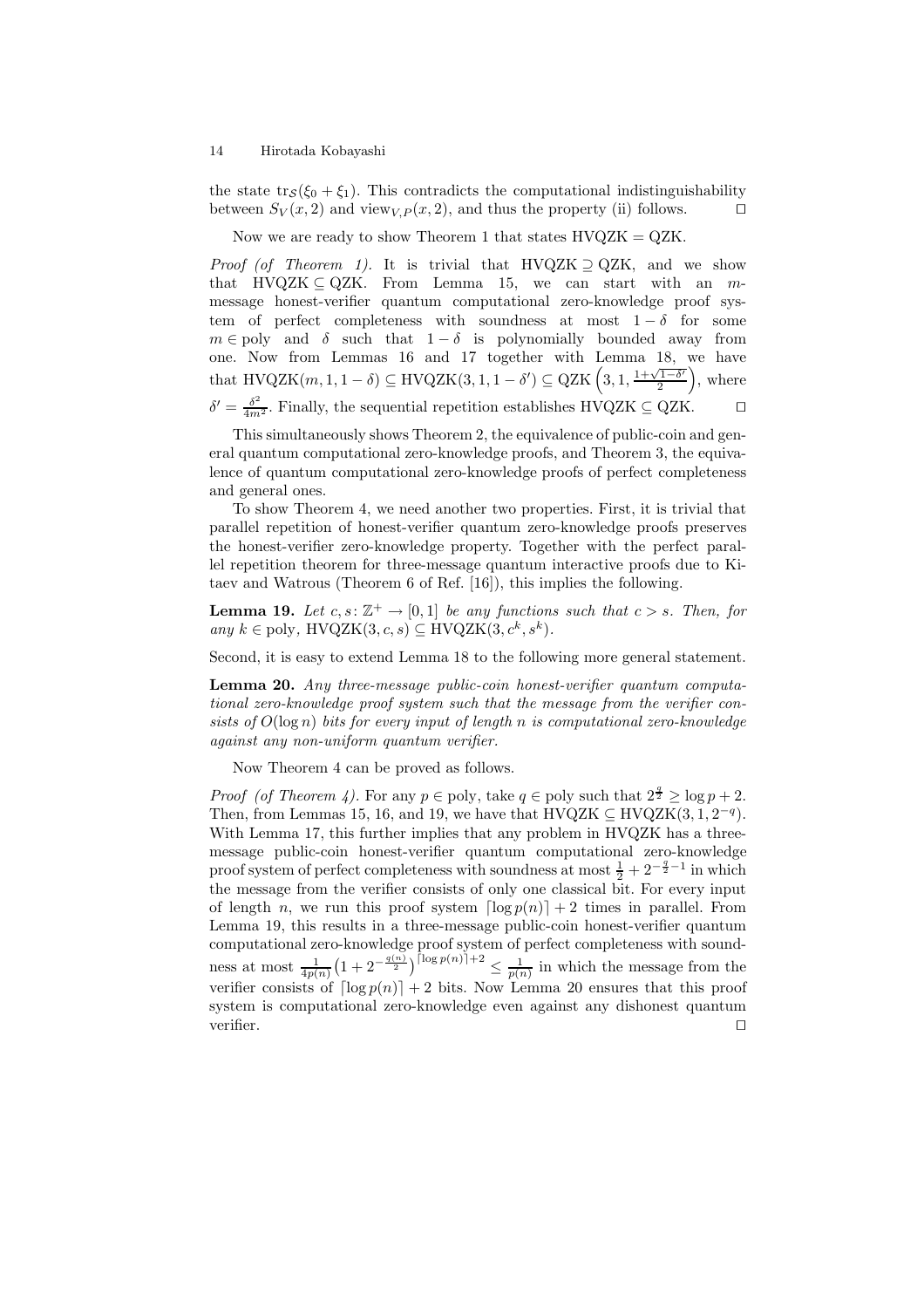# 4 Statistical Zero-Knowledge Case

All the properties shown for the computational zero-knowledge case also hold for the statistical zero-knowledge case. The proofs are essentially same as in the computational zero-knowledge case. This proves Theorems 5 and 6, and also gives alternative proofs of the facts that  $HVQSZK = QSZK$  and that publiccoin quantum statistical zero-knowledge equals general quantum statistical zeroknowledge, which were first shown by Watrous [27] using his previous results [25].

## 5 Perfect Zero-Knowledge Case

Now we move to the perfect zero-knowledge case. Although our approach for the computational and statistical zero-knowledge cases basically works well even for the perfect zero-knowledge case, some of our transformations do not preserve the perfect zero-knowledge property. In particular, our method of making proof systems perfectly complete no longer works well for quantum perfect zero-knowledge case, and we need to use a slightly modified parallelization method.

As mentioned in Section 3, the verifier in the Kitaev-Watrous parallelization protocol checks if the last snapshot state can make the original verifier accept before proceeding to the test for consecutivity. The problem arises here, in the check for the last snapshot state, when parallelizing an honest-verifier quantum perfect zero-knowledge proof system with imperfect completeness. Because of imperfect completeness, the verifier's check can fail even if the honest prover prepares every snapshot state honestly, which means that the verifier's check causes a small perturbation to the snapshot states. Now we have difficulty in perfectly simulating the behavior of the honest prover with respect to these perturbed states, which spoils the perfect zero-knowledge property.

To avoid this difficulty, we modify the parallelization protocol as follows. Our basic idea is to postpone the verifier's check for the last snapshot state until after the third message. At the final verification of the verifier, with equal probability he either carries out the postponed check for the last snapshot state or just carries out the original final verification procedure. Now the honestverifier perfect zero-knowledge property becomes straightforward, since there is no perturbation to all the snapshot states until after the last transformation of the verifier. The completeness accepting probability cannot be worse than that in the original protocol. However, the soundness condition now becomes a bit harder to prove, because we can no longer assume that the last snapshot state prepared by a dishonest prover makes the original verifier accept, when analyzing the probability to pass the transformability test for two consecutive snapshot states. Nevertheless, we can show that our modified parallelization protocol above indeed works well, and we have the following lemma. The proof is found in the full version of this paper [18].

**Lemma 21.** Let  $m \in \text{poly}$  be such that  $m \geq 4$  and let  $\varepsilon, \delta: \mathbb{Z}^+ \to [0, 1]$  be any functions such that  $\varepsilon < \frac{\delta^2}{16(m+1)^2}$ . Then,  $HVQPZK(m, 1 - \varepsilon, 1 - \delta) \subseteq HVQPZK(3, 1 - \frac{\varepsilon}{2}, 1 - \frac{\delta^2}{32(m-\varepsilon)})$  $\frac{\delta^2}{32(m+1)^2}$ .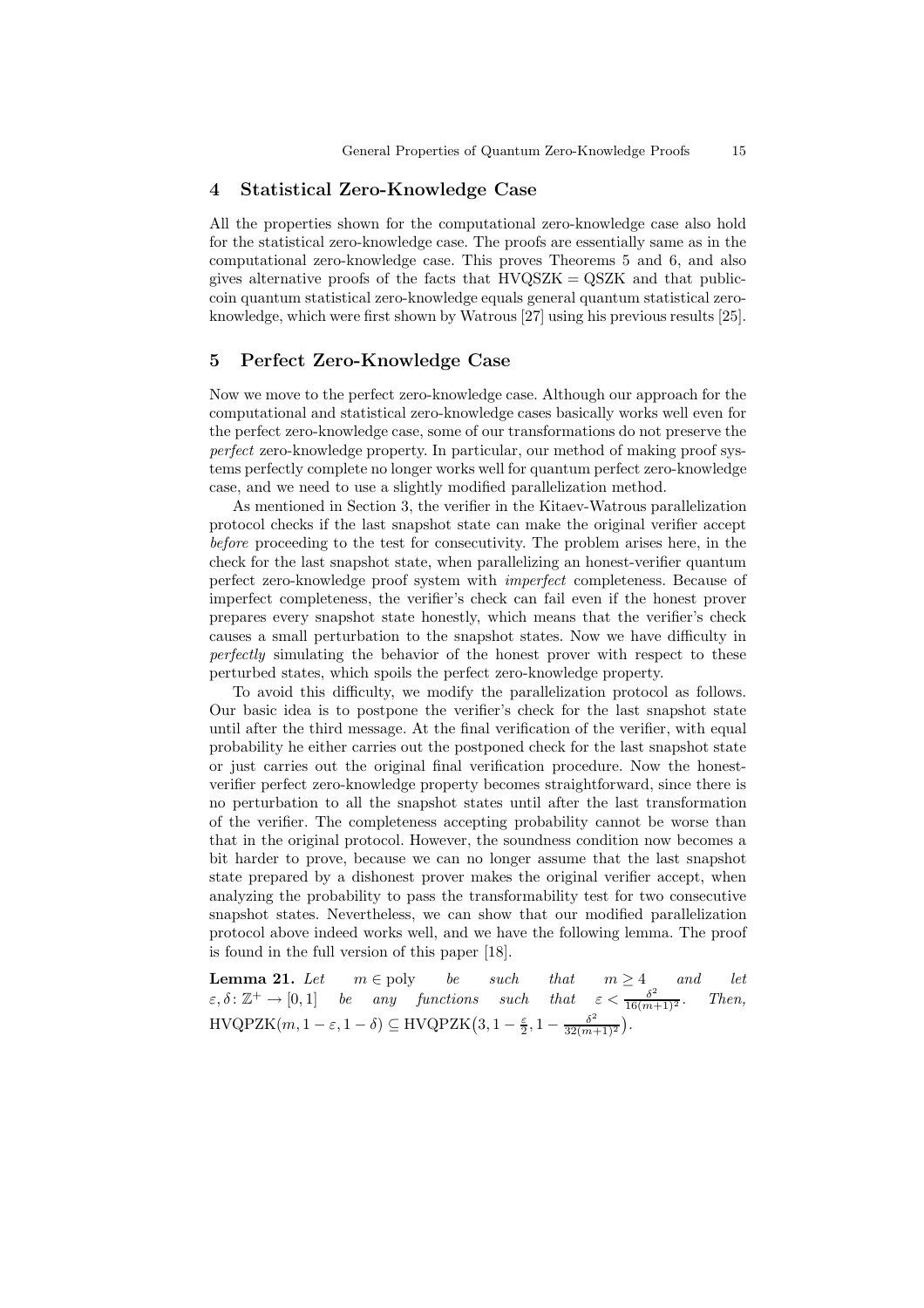For Lemmas 17 and 18, exactly the same constructions can be used to show their perfect zero-knowledge versions. Putting things together, we have Theorem 7 that states  $HVQPZK = QPZK$ , and Theorem 8, the equivalence of publiccoin and general quantum perfect zero-knowledge proofs.

# 6 Equivalence of Two Definitions of Quantum Perfect Zero-Knowledge

In the classical case, the most common definition of perfect zero-knowledge proofs would be the one that allows the simulator to output "**FAIL**" with small probability [7, 22]. Adopting this convention leads to the following alternative definitions of honest-verifier and general quantum perfect zero-knowledge proof systems.

**Definition 22.** Given functions  $m \in \text{poly}$  and  $c, s \colon \mathbb{Z}^+ \to [0, 1]$ , a problem  $A = \{A_{\text{yes}}, A_{\text{no}}\}$  is in HVQPZK' $(m, c, s)$  iff there exist an m-message uniform honest quantum verifier  $V$  and an m-message honest quantum prover  $P$  such that

(Completeness and Soundness)  $(V, P)$  forms an m-message quantum interactive proof system with completeness at least c and soundness at most s,

(Honest-Verifier Perfect Zero-Knowledge) there exists a polynomialtime preparable ensemble  $\{S_V(x,j)\}\$  of quantum states such that  $S_V(x,j) = p_{x,j}|0\rangle\langle 0| \otimes |0_{\mathcal{H}_j}\rangle\langle 0_{\mathcal{H}_j}| + (1 - p_{x,j})|1\rangle\langle 1| \otimes \text{view}_{V,P}(x,j)$  for some  $0 \leq p_{x,j} \leq \frac{1}{2}$ , for every  $x \in A_{\text{yes}}$  and for each  $1 \leq j \leq \lceil \frac{m(|x|)}{2} \rceil$ , where  $\mathcal{H}_j$  is the Hilbert space such that view<sub>V,P</sub>(x, j) is in  $\mathbf{D}(\mathcal{H}_j)$ .

**Definition 23.** Given functions  $m \in \text{poly}$  and  $c, s \colon \mathbb{Z}^+ \to [0, 1]$ , a problem  $A = \{A_{\text{yes}}, A_{\text{no}}\}$  is in QPZK' $(m, c, s)$  iff there exist an m-message uniform honest quantum verifier V and an m-message honest quantum prover P such that

- (Completeness and Soundness)  $(V, P)$  forms an m-message quantum interactive proof system with completeness at least c and soundness at most s,
- (Perfect Zero-Knowledge) there exists a polynomial-time uniformly generated family  ${Q_{x,y}}$  of quantum circuits such that, for any m-message non-uniform quantum verifier  $V'$ , the circuit  $Q_{x,V'(x)}$  exactly implements an admissible transformation  $S_{V'}(x)$  such that, for every  $x \in A_{\text{yes}}$ ,  $S_{V'}(x) = p_x(\Phi_0 \otimes \Psi_{\text{fail}}) + (1 - p_x)(\Phi_1 \otimes \langle V', P \rangle(x)) \text{ for some } 0 \leq p_x \leq \frac{1}{2},$ where  $\langle V', P \rangle (x) \in {\bf T}(\mathcal{A}, \mathcal{Z})$  is the induced admissible transformation from  $V', P,$  and x for some Hilbert spaces A and Z,  $\Psi_{\text{fail}} \in \mathbf{T}(\mathcal{A}, \mathcal{Z})$  is the admissible transformation that always outputs  $|0_z\rangle\langle0_z|$ , and  $\Phi_b$  is the admissible transformation that takes nothing as input and outputs  $|b\rangle\langle b|$ , for each  $b \in \{0, 1\}.$

In Definitions 22 and 23, the first qubit of the output of the simulator indicates whether or not the simulation succeeds —  $|0\rangle\langle 0|$  is interpreted as failure and  $|1\rangle\langle 1|$  as success.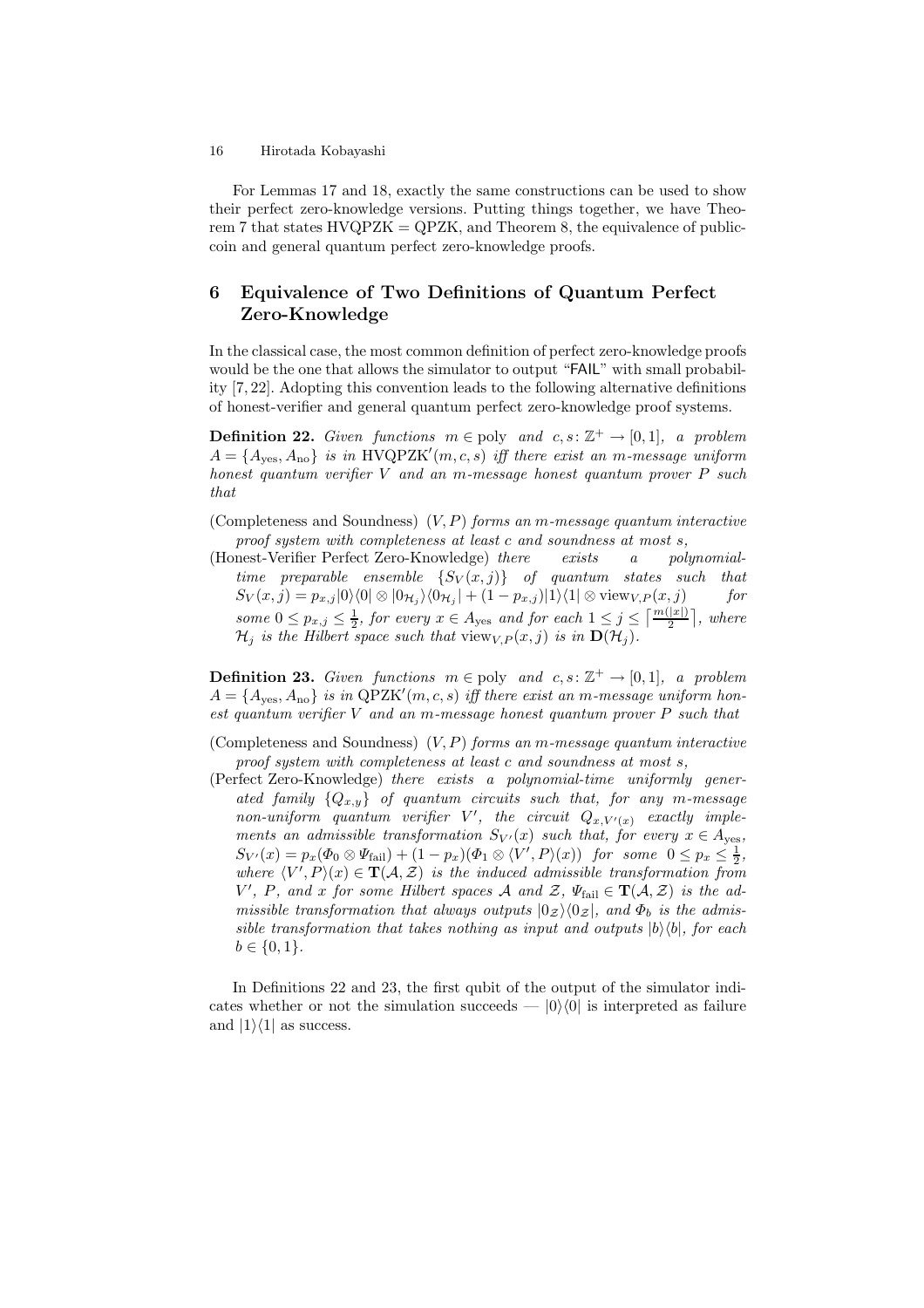**Definition 24.** A problem  $A = \{A_{\text{yes}}, A_{\text{no}}\}$  is in HVQPZK' (QPZK') if there exists a function  $m \in \text{poly}$  such that A is in HVQPZK'  $(m, \frac{2}{3}, \frac{1}{3})$  $(QPZK'\left(m,\frac{2}{3},\frac{1}{3}\right)).$ 

It is not obvious at a glance that  $HVQPZK = HVQPZK'$  and QPZK = QPZK′ , i.e., that the definitions of honest-verifier and general quantum perfect zero-knowledge proof systems using Definitions 11 and 13 is equivalent to those using Definitions 22 and 23. Fortunately, with Theorem 7, we can show that  $HVQPZK = HVQPZK'$  and  $QPZK = QPZK'$ . It is stressed that such equivalence is not known in the classical case.

### **Theorem 25.** HVQPZK = HVQPZK' and  $QPZK = QPZK'$ .

Note that  $\mathbf{Q} \mathbf{P} \mathbf{Z} \mathbf{K} \subseteq \mathbf{Q} \mathbf{P} \mathbf{Z} \mathbf{K}' \subseteq \mathbf{H} \mathbf{V} \mathbf{Q} \mathbf{P} \mathbf{Z} \mathbf{K}'$  is obvious. From Theorem 7, we have  $HVQPZK = QPZK$ . Therefore, to show Theorem 25, it is sufficient to show that  $HVQPZK' \subseteq HVQPZK$ . Now, the idea is to modify the protocol of the honest prover for the HVQPZK' system so that the honest prover "adjusts" his behavior to that of the simulator, i.e., he privately runs the simulator and intentionally fails to return the correct response whenever the simulator fails. The detailed proof is found in the full version of this paper [18].

Acknowledgement. The author is grateful to John Watrous for his helpful comments on the choice of the universal gate set. The author would also like to thank anonymous referees for their helpful suggestions for improving this paper. This work is supported by the Strategic Information and Communications R&D Promotion Programme No. 031303020 of the Ministry of Internal Affairs and Communications of Japan.

## References

- 1. D. Aharonov, A. Yu. Kitaev, and N. Nisan. Quantum circuits with mixed states. In Proceedings of the Thirtieth Annual ACM Symposium on Theory of Computing, pages 20–30, 1998.
- 2. W. Aiello and J. Håstad. Statistical zero-knowledge languages can be recognized in two rounds. Journal of Computer and System Sciences, 42(3):327–345, 1991.
- 3. A. Ben-Aroya and A. Ta-Shma. Quantum expanders and the quantum entropy difference problem. arXiv.org e-Print archive, quant-ph/0702129, 2007.
- 4. I. Damgård, S. Fehr, and L. Salvail. Zero-knowledge proofs and string commitments withstanding quantum attacks. In Advances in Cryptology – CRYPTO 2004, 24th Annual International Cryptology Conference, volume 3152 of Lecture Notes in Computer Science, pages 254–272, 2004.
- 5. S. Even, A. L. Selman, and Y. Yacobi. The complexity of promise problems with applications to public-key cryptography. Information and Control, 61(2):159–173, 1984.
- 6. L. J. Fortnow. The complexity of perfect zero-knowledge. In S. Micali, editor, Randomness and Computation, volume 5 of Advances in Computing Research, pages 327–343. JAI Press, 1989.